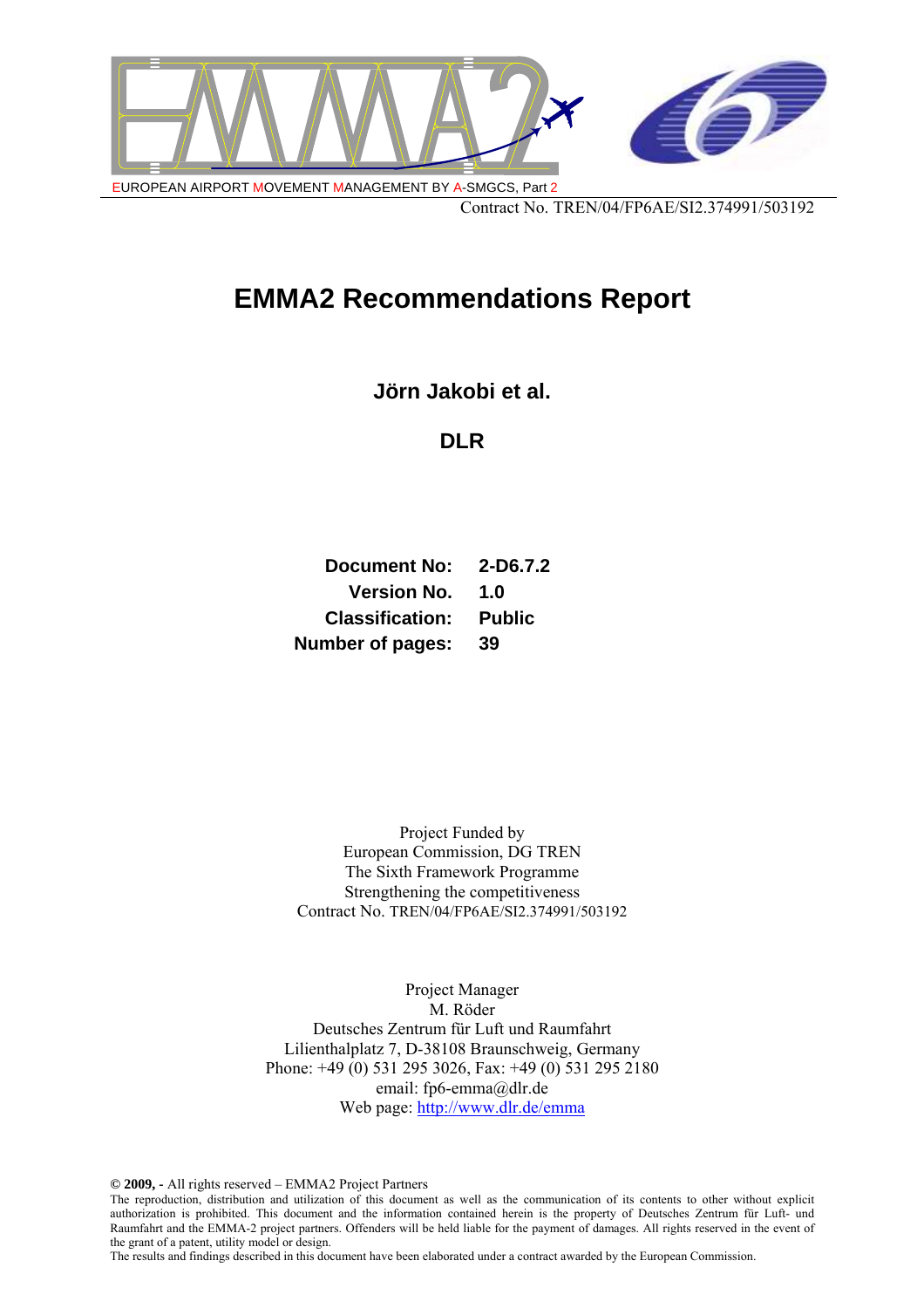



# **Distribution list**

| <b>Member Type</b><br>No. |                | <b>Name</b>          | <b>POC</b>                      | <b>Distributed</b>        |
|---------------------------|----------------|----------------------|---------------------------------|---------------------------|
| Web                       |                | Internet             | http://www.dlr.de/emma2         | X                         |
|                           |                | Intranet             | https://extsites.dlr.de/fl/emma | $\boldsymbol{\mathrm{X}}$ |
|                           | 1              | <b>DLR</b>           | Joern Jakobi                    | $\boldsymbol{\mathrm{X}}$ |
|                           | $\overline{2}$ | <b>AENA</b>          | Giulio Maira                    | X                         |
|                           | 3              | AIF                  | Marianne Moller                 | X                         |
|                           | $\overline{4}$ | <b>SELEX</b>         | Giuliano D'Auria                | X                         |
|                           | 5              | ANS CR               | Jan Kubicek                     | X                         |
|                           | 8              | <b>DSNA</b>          | Philippe Montebello             | $\boldsymbol{\mathrm{X}}$ |
|                           | 9              | <b>ENAV</b>          | Antonio Nuzzo                   | $\boldsymbol{\mathrm{X}}$ |
|                           | 10             | <b>NLR</b>           | Jürgen Teutsch                  | X                         |
|                           | 11             | PAS                  | Alan Gilbert                    | $\boldsymbol{\mathrm{X}}$ |
|                           | 12             | <b>TATM</b>          | Corinne Heinrich                | X                         |
| Contractor                | 13             | <b>THAV</b>          | Marc Fabreguettes               | $\boldsymbol{\mathrm{X}}$ |
|                           | 15             | <b>AUEB</b>          | Konstantinos G. Zografos        | $\mathbf X$               |
|                           | 16             | CSL - Prague Airport | Libor Kurzweil                  | X                         |
|                           | 17             | <b>DAS</b>           | <b>Benno Petersen</b>           | X                         |
|                           | 18             | <b>DFS</b>           | Klaus-Ruediger Täglich          | X                         |
|                           | 19             | <b>EEC</b>           | Stéphane Dubuisson              | X                         |
|                           | 20             | <b>ERA</b>           | Tim Quilter                     | X                         |
|                           | 21             | <b>FAV</b>           | Thomas Wittig                   | X                         |
|                           | 23             | <b>SICTA</b>         | Mariacarmela Supino             | $\boldsymbol{\mathrm{X}}$ |
|                           | 24             | <b>TUD</b>           | Carole Urvoy                    | X                         |
|                           | 25             | <b>SOF</b>           | Lionel Bernard-Peyre            | $\boldsymbol{\mathrm{X}}$ |
| Sub-Contractor            |                | <b>CSA</b>           | Karel Muendel                   | $\boldsymbol{\mathrm{X}}$ |
|                           |                | Körte                | Max Körte                       | X                         |
| Customer                  |                | EC                   | Doris Schroecker                | X                         |
|                           |                |                      |                                 |                           |
| Additional                |                | <b>EUROCONTROL</b>   | <b>Bengt Collin</b>             | X                         |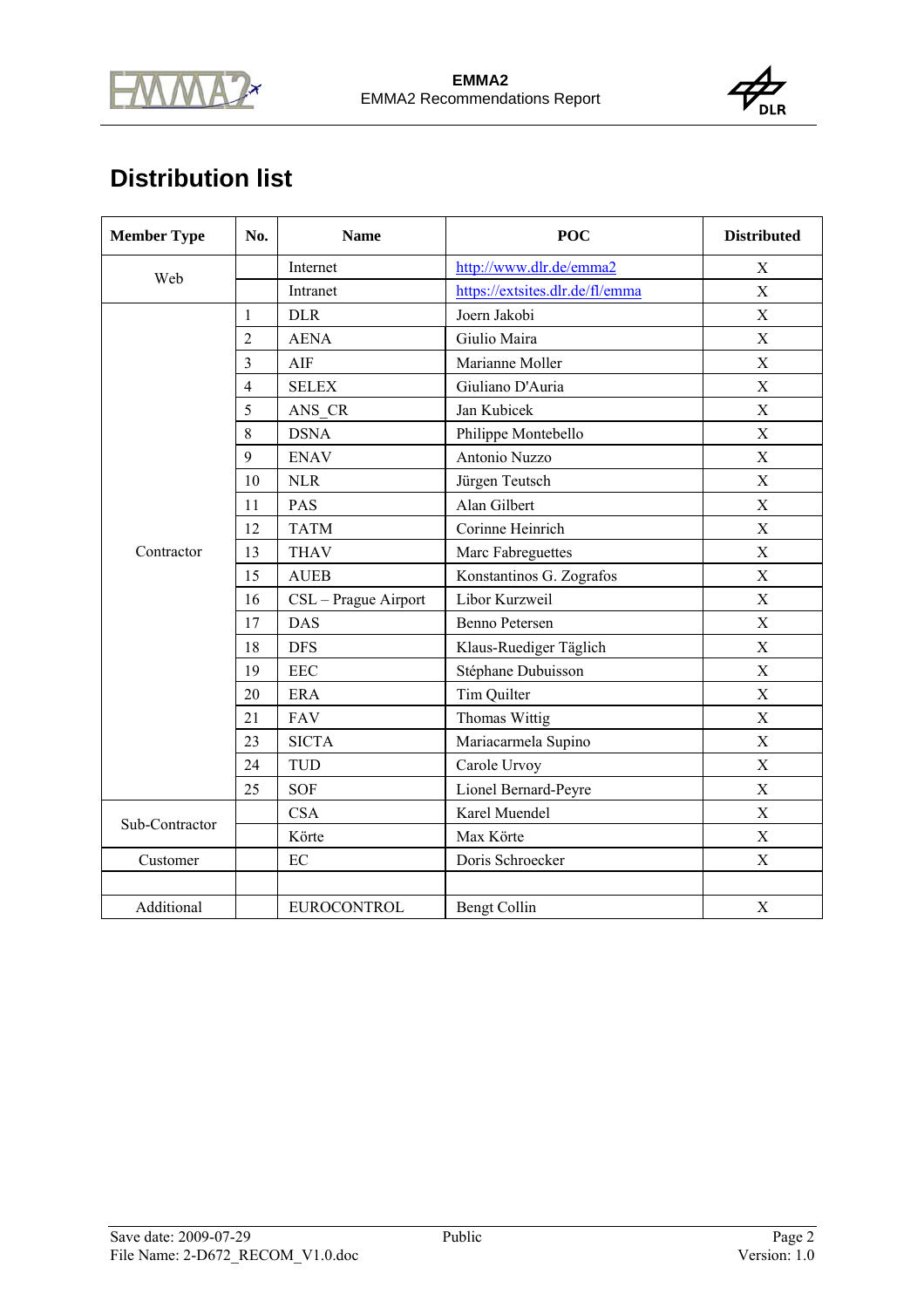



# **Document control sheet**

| SP6 Project Manager          | Marcus Biella                       |              |
|------------------------------|-------------------------------------|--------------|
| Responsible Author           | Jörn Jakobi et al.                  | <b>DLR</b>   |
| <b>Additional Authors</b>    | <b>Felix Porras</b>                 | <b>AENA</b>  |
|                              | Marianne Moller                     | AIF          |
|                              | Philippe Montebello                 | <b>DSNA</b>  |
|                              | Jelmer Scholte                      | <b>NLR</b>   |
|                              | Mariacarmela Supino                 | <b>SICTA</b> |
|                              | Alan Gilbert                        | PAS          |
|                              | Corinne Heinrich                    | <b>TATM</b>  |
|                              | François Michel                     | <b>THAV</b>  |
|                              | Carole Urvoy                        | <b>TUD</b>   |
| Subject / Title of Document: | <b>EMMA2</b> Recommendations Report |              |
| Deliverable No.              | $2-D6.7.2$                          |              |
| Save Date of File:           | 2009-07-29                          |              |
| Document Version:            | 1.0                                 |              |
| Reference / File Name        | 2-D672 RECOM V1.0.doc               |              |
| Number of Pages              | 39                                  |              |
| Dissemination Level          | Public                              |              |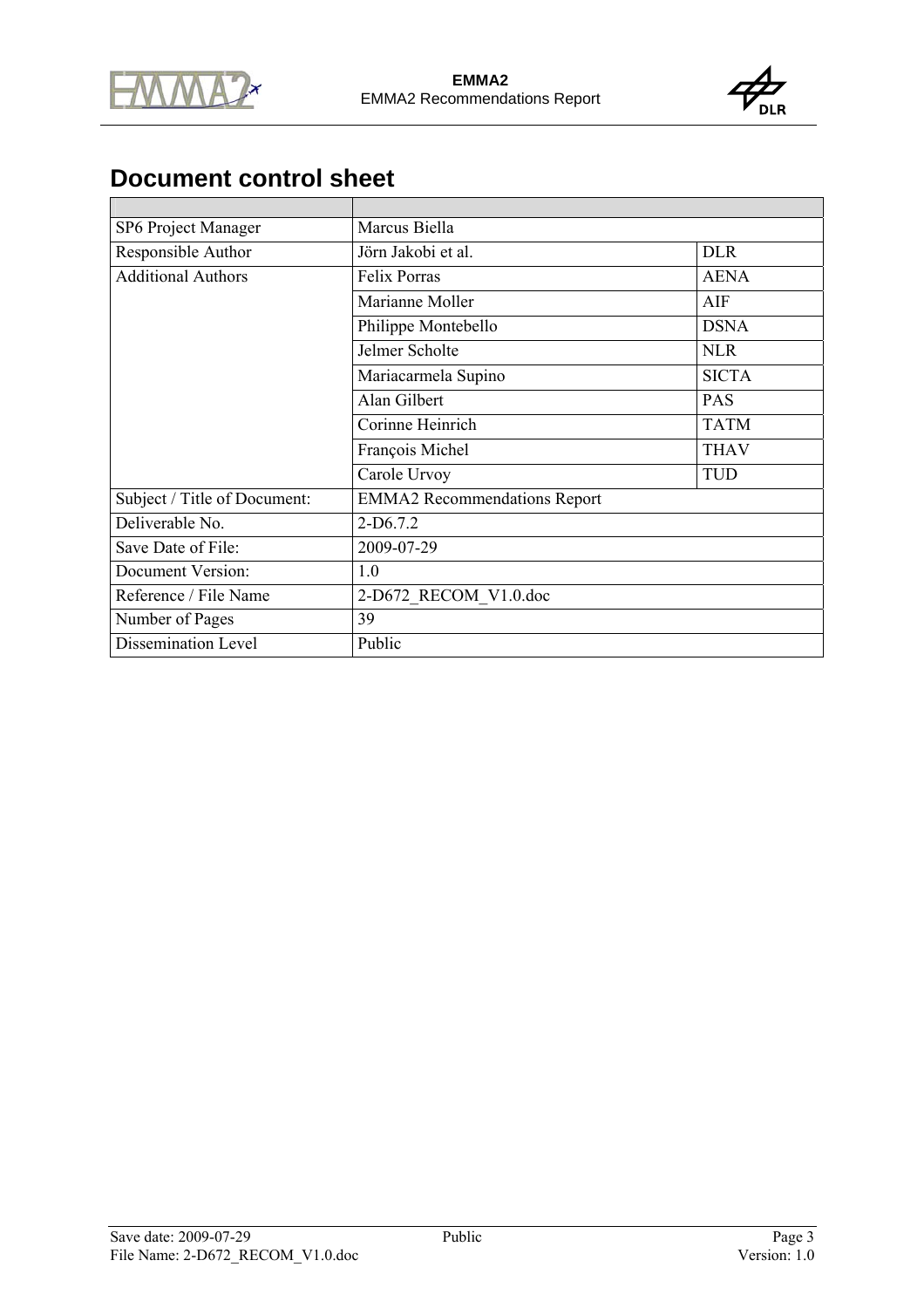



# **Change control list**

| <b>Date</b> | Release | <b>Changed Items/Chapters</b>        | <b>Comment</b>              |
|-------------|---------|--------------------------------------|-----------------------------|
| 2008-08-22  | 0.01    | <b>Initial Skeleton</b>              | <b>DLR</b>                  |
| 2008-10-20  | 0.02    | Refined Skeleton                     | <b>DLR</b>                  |
| 2009-01-14  | 0.03    | §2 "Introduction" added              | <b>DLR</b>                  |
|             |         | §3.1 "Concept" added                 | <b>DLR</b>                  |
|             |         | §4.4.1 "Training" added              | <b>AENA</b>                 |
| 2009-02-03  | 0.04    | §4.1.1.2 "HMI - EFS" added           | <b>DLR</b>                  |
|             |         | §4.1.1.4 "TAXI-CPDLC" added          | <b>DLR</b>                  |
| 2009-02-20  | 0.05    | §3.2 "Validation and Results"        | <b>SICTA</b>                |
|             |         | §4.1.1.1 "Surveillance" added        | PAS                         |
|             |         | §4.1.1.3 "Conflict Prediction" added | <b>DSNA</b>                 |
|             |         | §4.1.1.5 "Sectorisation" added       | <b>SICTA</b>                |
|             |         | §4.1.1.6.1 "Routing" added           | <b>SICTA</b>                |
|             |         | §4.1.1.6.1 "DMAN" added              | <b>DLR</b>                  |
|             |         | §4.1.2.1 "SMA" added                 | TUD                         |
|             |         | §4.1.2.2 "GTD" added                 | <b>THAV</b>                 |
|             |         | §4.1.2.3 "TCD" added                 | <b>DLR</b>                  |
|             |         | §4.1.2.4 "TAXI-CPDLC" added          | AIF                         |
|             |         | §4.1.2.5 "HUD" added                 | <b>THAV</b>                 |
|             |         | §4.1.2.6 "DBU" added                 | <b>TUD</b>                  |
|             |         | §4.1.3 "Vehicle Drivers" added       | <b>DSNA</b>                 |
|             |         | §4.2 "Requirements" added            | PAS                         |
|             |         | §4.4.3 "Certification" added         | <b>THAV</b>                 |
|             |         | §4.4.2 "Implementation" added        | <b>THAV</b>                 |
| 2009-03-06  | 0.06    | §4.1.1.6.1 "DMAN" updated            | <b>DLR</b>                  |
|             |         | §3.2 "Validation Strategy" updated   | <b>SICTA/DLR</b>            |
|             |         | §3.3 "Main Results" added            | <b>DLR</b>                  |
|             |         | §4.1.1.4 "TAXI-CPDLC" updated        | <b>DLR</b>                  |
|             |         | §4.1.1.6.1 "Routing" updated         | <b>SICTA</b>                |
|             |         | §4.1.1.5 "Sectorisation" deleted     | <b>DLR</b>                  |
|             |         | §4.3 "Validation recommendations"    | <b>SICTA</b>                |
|             |         | added                                |                             |
|             |         | §4.1.1.6.1 "DMAN" updated            | <b>DLR</b>                  |
|             |         | §6.2 Acronyms" added                 | <b>DLR</b>                  |
|             |         | §5 "Open Issues" added               | <b>DLR</b>                  |
| 2009-03-13  | 0.07    | §4.4.4 "Cost Benefit" added          | <b>TATM</b>                 |
|             |         | <b>Complete Review</b>               | <b>DLR</b>                  |
| 2009-03-20  | 0.08    | <b>Complete Review</b>               | <b>DLR</b>                  |
|             |         | Comments received and processed      | PAS, AIF, SICTA             |
|             |         |                                      | <b>GA Review</b>            |
| 2009-04-03  | 0.09    | GA comments taken into account       |                             |
|             |         | §4.1.1.3 updated w.r.t. E-SCA        | NLR / DLR / DSNA            |
|             |         | §4.4.3 "Certification" updated       | <b>NLR</b>                  |
|             |         | §4.4.5 "Safety Ass." added           | <b>NLR</b>                  |
|             |         |                                      | Version for EC review       |
| 2009-06-10  | 0.10    | EC comments processed                | Version for $2nd$ EC review |
| 2009-07-28  | 1.0     | EC comments processed                | EC approval                 |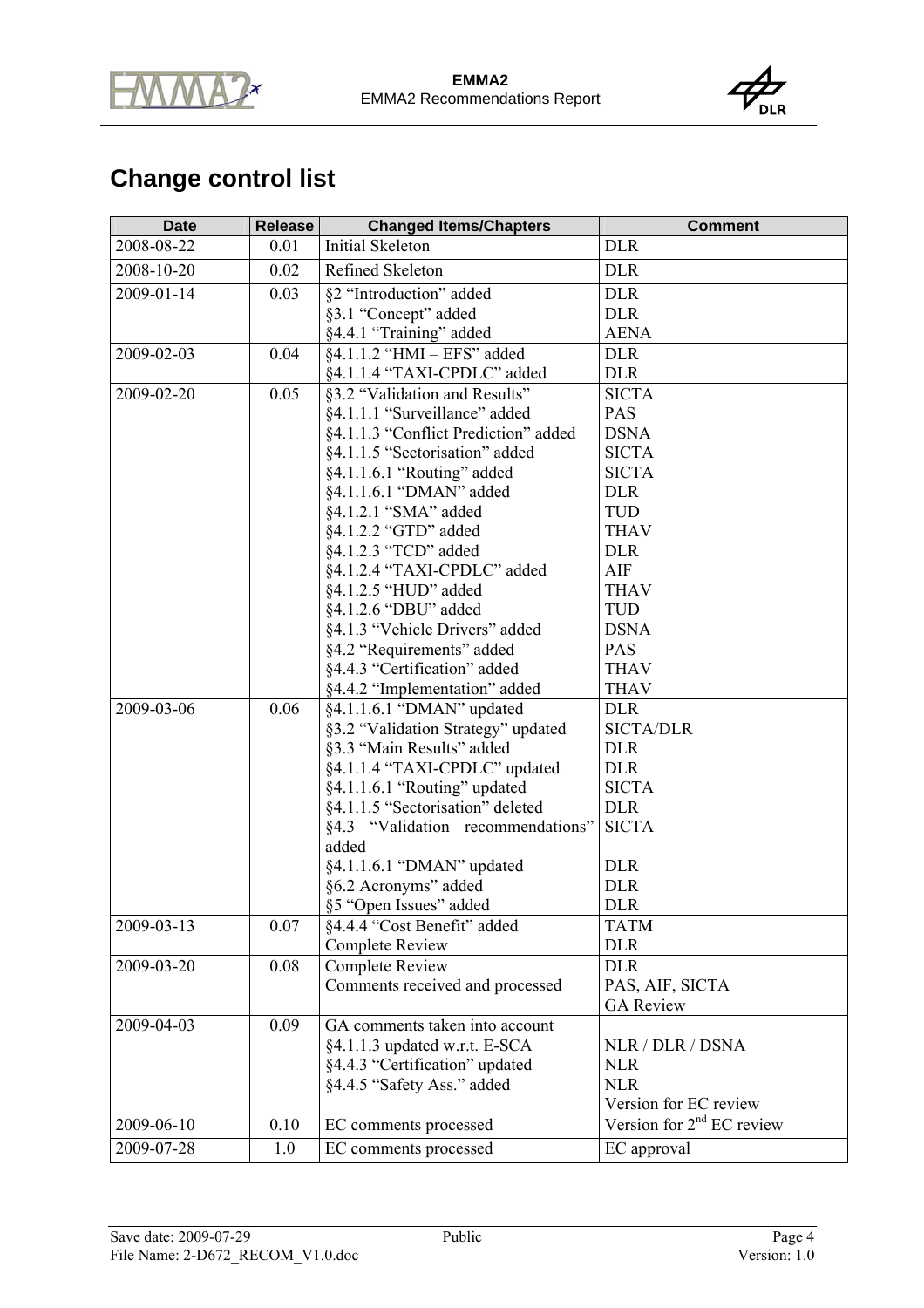



# **Table of contents**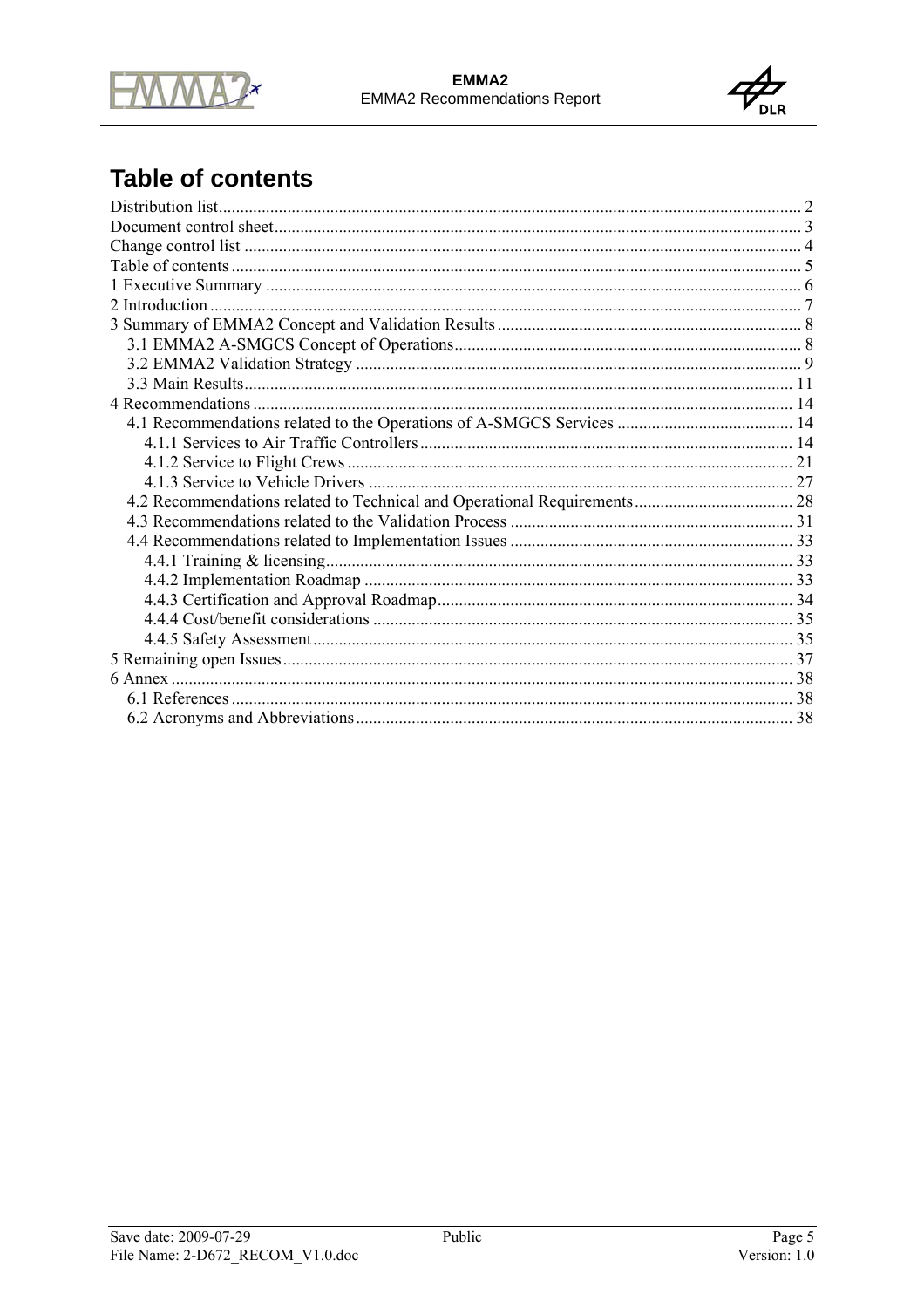



# **1 Executive Summary**

The document provides the most important recommendations derived by analysing the results of the project "European Airport Movement Management by A-SMGCS, part 2" (EMMA2), an Integrated Project launched by the European Commission in its sixth framework programme.

EMMA2 developed a generic operational concept (SPOR, [2]) for higher-level A-SMGCS services, implemented the essential parts of the concept at three European airports, and performed comprehensive trials in simulation and in the field to evaluate the new services.

Multiple higher-level A-SMGCS services and their evaluation in several different test campaigns produced many meaningful recommendations, which will enable future research activities and industrial implementations to take the EMMA2 experiences into account in order not to start from scratch but to seamlessly build upon the large amount of knowledge accumulated by EMMA2.

This document provides the reader with recommendations on the operating procedures, the technical requirements and the operational requirements, and addresses specific recommendations to be considered when implementing higher-level A-SMGCS services.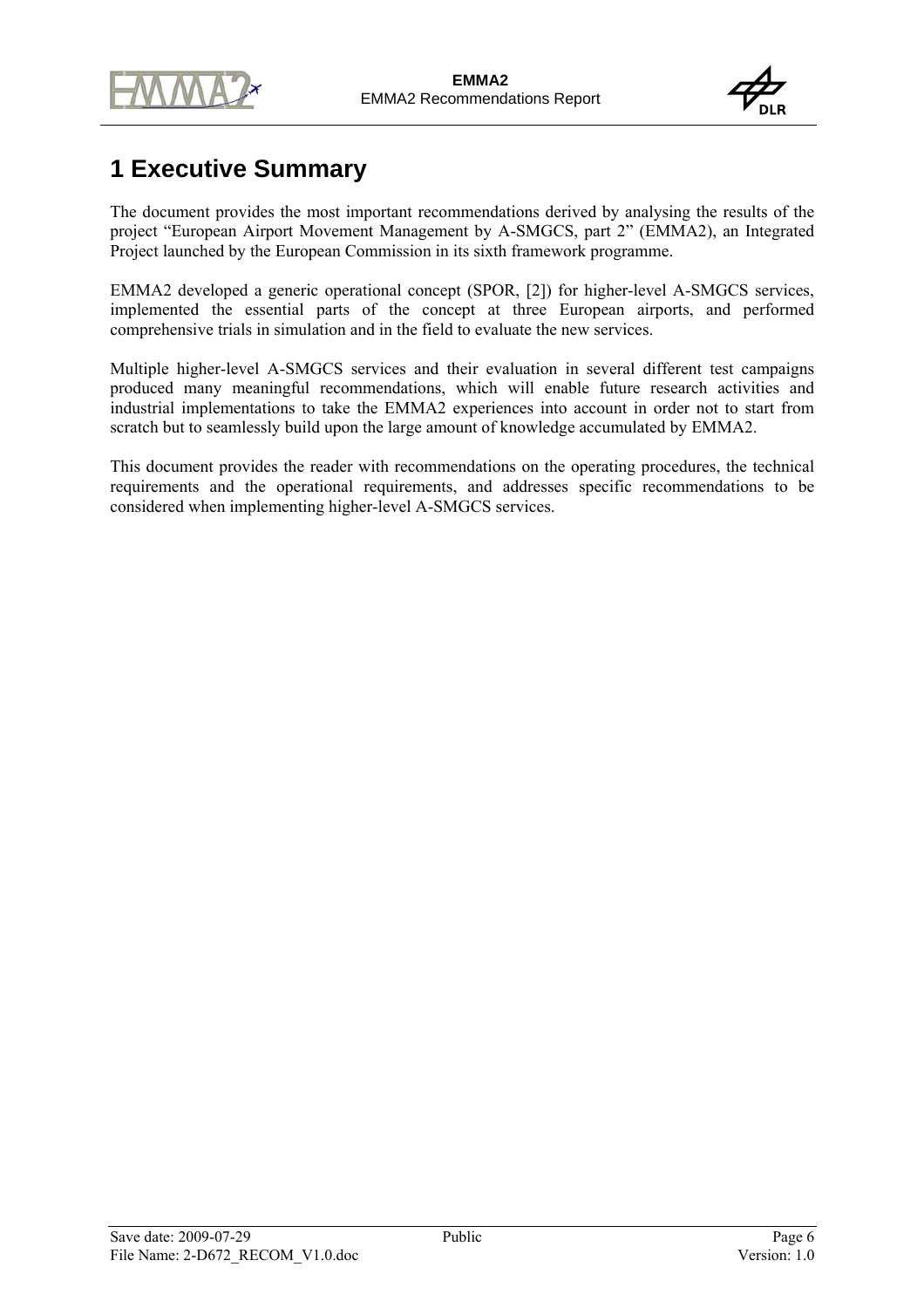



# **2 Introduction**

The project "European Airport Movement Management by A-SMGCS, part 2" (EMMA2), an Integrated Project launched by the European Commission in its sixth framework programme, was conducted between March 2006 and March 2009 and is the successor project of EMMA. EMMA basically aimed to mature and validate the A-SMGCS concept levels 1&2. The EMMA2 project focussed on higher-level A-SMGCS services, such as planning and onboard guidance.

EMMA2 developed a generic and innovative operational concept (SPOR, [2]) for all higher-level A-SMGCS services including their:

- service description.
- related procedures, and
- operational requirements.

In accordance to this generic concept, new A-SMGCS functions were developed, implemented, and evaluated at three European airports:

- Prague Ruzyne,
- Toulouse Blagnac, and
- Milan Malpensa.

In addition, simulation tools were implemented and simulation exercises were carried out on

- many different control tower and cockpit simulation platforms, and
- test vans and test aircraft.

Results of the validation activities are covered in the site-specific test reports [8], [9], [10], [11], [12], [13] and in the overall "Validation Comparative Analysis Report" [15]. The prevailing document "EMMA2 Recommendations Report" is the concluding EMMA2 document, which aims to make public the most important recommendations that could be derived from the EMMA2 evaluation results. The provided recommendations address the:

- operations of the new A-SMGCS services [4.1]
- technical and operational requirements [4.2],
- validation process [4.3],
- implementation issues [4.4],
- remaining open issues [5].

It should be noted that the recommendations given address different time horizons. There are shortterm consequences expected, e.g. with recommendations to the requirements, but there are also recommendations given, particularly within the "implementation issues" section, that address a longerterm and rather uncertain future, which is caused by new and still quite immature services and their complex interaction.

#### **Link to SESAR**

In parallel to EMMA and EMMA2, the Single European Sky legislation (SES) launched by the European Commission in March 2004 has set the political frame for actions in Europe to unlock viable growth in air transport. The "technological" part to the legislative packages of the SES, called SESAR, (Single European Sky ATM Research Programme) was established and is proposing a new approach to reform the ATM structure in Europe.

In the SESAR Gate to Gate concept, the airport operations have become an integral part in which the A-SMGCS concept is identified to contribute to the SESAR programme defined in the master plan D5 [20]. The results of EMMA2 as a main A-SMGCS project have to be taken into account and this Recommendation Report, besides the SPOR document [2] and the Analysis Report [15] are to be considered as very important contributions.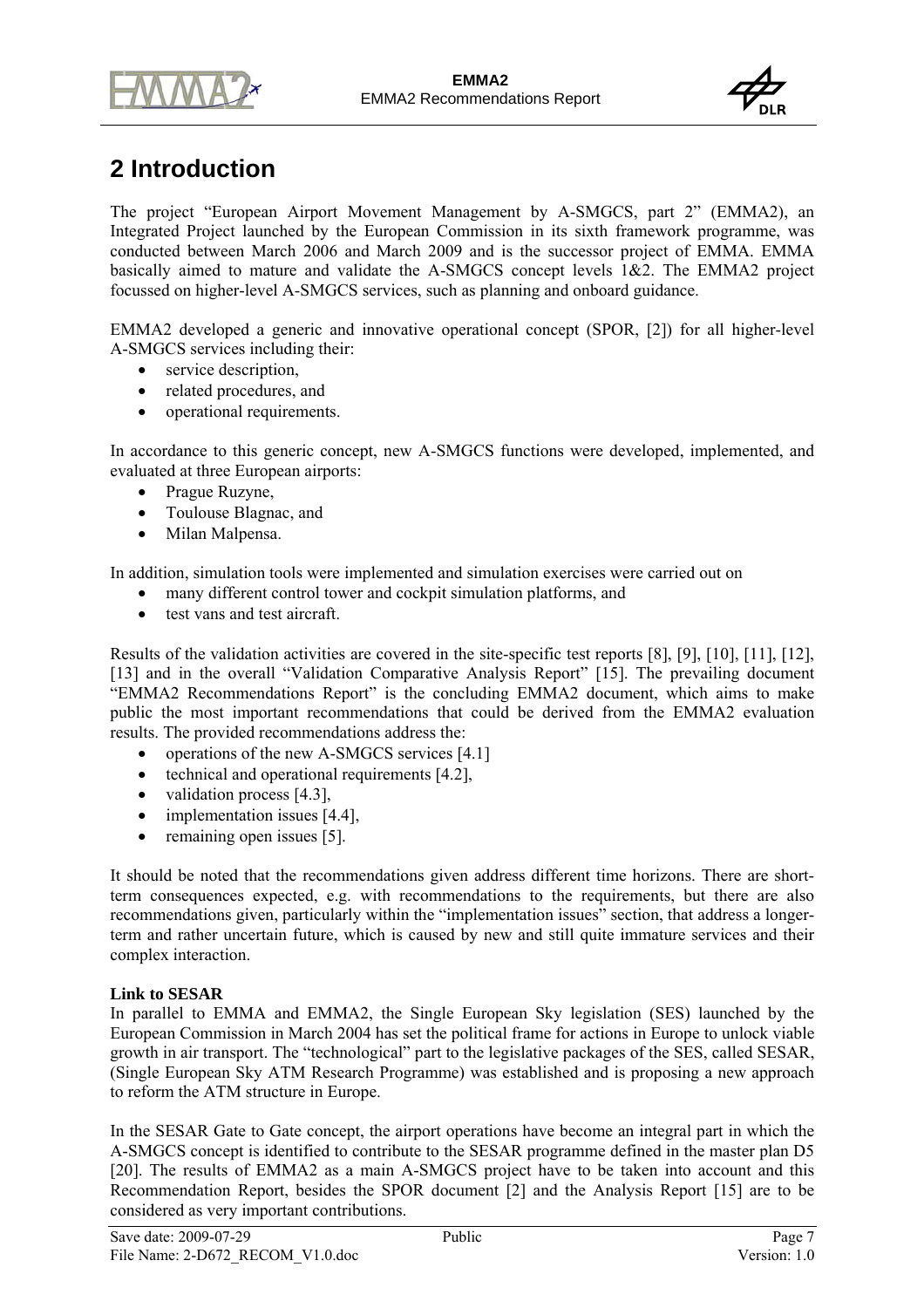



# **3 Summary of EMMA2 Concept and Validation Results**

# **3.1 EMMA2 A-SMGCS Concept of Operations**

The 2-D1.1.1 '*A-SMGCS Services, Procedures, and Operational Requirements (SPOR)*' document expresses an extensive and innovative operational concept in terms of a description of:

- higher-level A-SMGCS **S**ervices
- related **P**rocedures, and
- **O**perational **R**equirements.

The concept has its roots in the ICAO A-SMGCS Manual [18] and the results of previous work done in predecessor projects (e.g. EMMA and EUROCONTROL A-SMGCS project). It reflects the opinions, experiences, and requirements of the EMMA2 consortium that is composed of stakeholders coming from the users' side, research and development, and the industry.

In several workshops the stakeholders also identified current problems and constraints with current surface operations. This information was very useful to outline new services and procedures and adapt them to the users' needs. The assessed constraints are further used to derive hypotheses addressing operational improvements as part of EMMA2 sub-project 6 'Validation'.

The EMMA2 A-SMGCS concept document (SPOR), that describes the higher-level A-SMGCS services, procedures, and operational requirements, has been commonly agreed among all project partners as a preliminary and generic concept. It is intentionally kept at a high level with the description of procedures and requirements of the new services, which are partly very immature so far. Hence, the concept admitted the freedom and flexibility to derive different procedural options and technical specifications to be validated in EMMA2 itself or to be validated in ongoing research activities, like SESAR.

There are three main users of an A-SMGCS: Air traffic controllers (ATCOs), pilots, and aerodrome vehicle drivers. In accordance to the requirements of these users the SPOR addressed the following A-SMGCS services:

#### • **Services to Air Traffic Controllers (ATCOs)**

- o Surveillance
- o Control
	- Conflict Prediction, Detection and Alerting
	- Conflict Resolution
	- TAXI-CPDLC
	- Sectorisation, Transfer of Control, and Co-ordination
- o Routing / Planning
	- **Manual Routing**
	- Semi-automatic Routing
	- **Automatic Routing**
	- Departure Management
- o Guidance<sup>1</sup>
	- Ground based Guidance
	- Onboard based Guidance

A-SMGCS to provide the guidance service.

<sup>&</sup>lt;sup>1</sup> "Guidance" is mentioned under the "ATCO services" as it is one of four basic A-SMGCS functions: Surveillance, Control, Routing / Planning, and Guidance. However, the real recipients of this service are pilots and aerodrome vehicle drivers, where the ATCO is supported by an an analyzing the state of the state of the state of the state of the state of the state of the state of the state of the state of the state of the state of the state of the state of the state of the state of the stat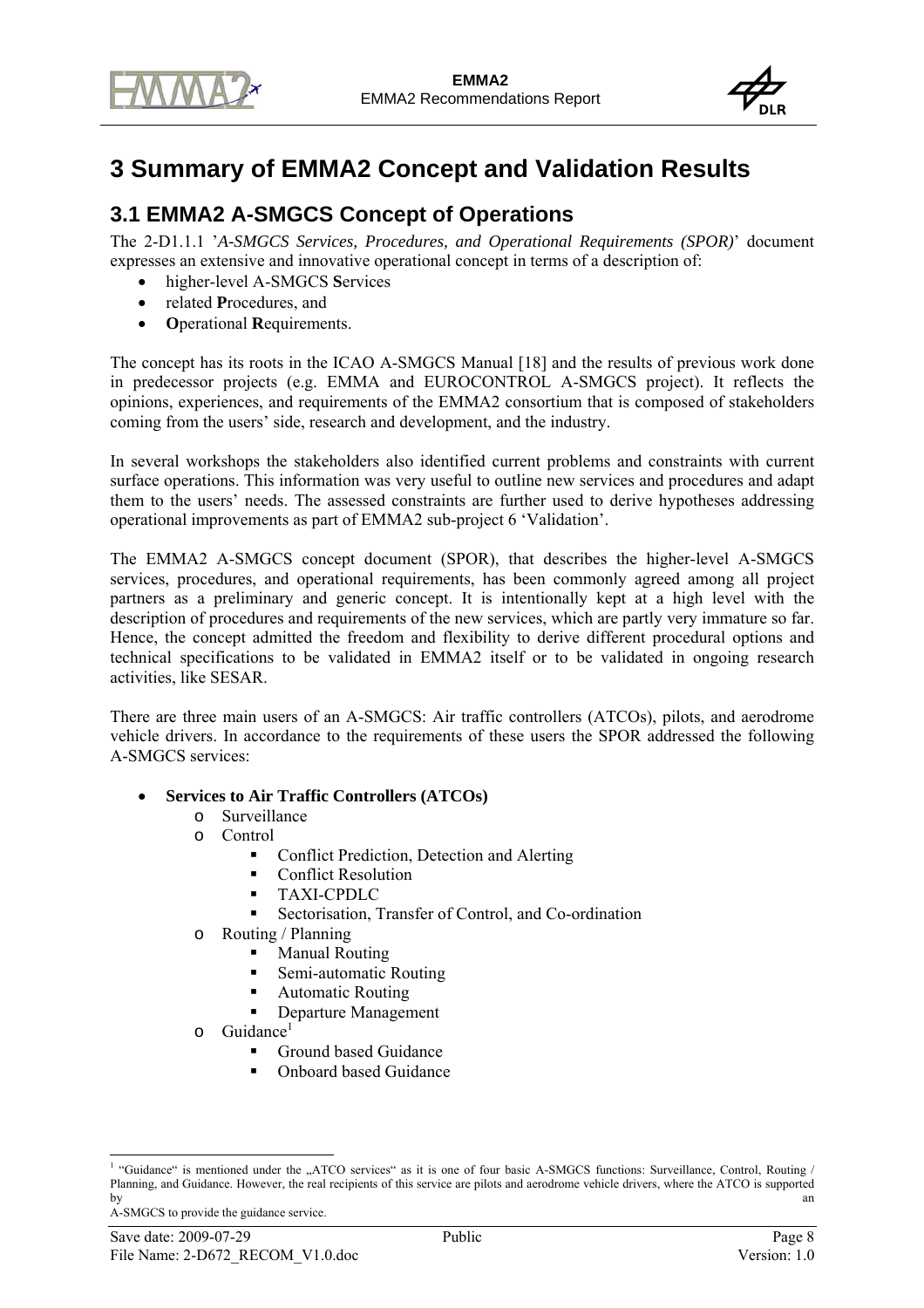



#### • **Services to Flight Crews**

- o Airport Moving Map Function
- o Surface Movement Alerting function
- o Ground Traffic Display Function
- o Traffic Conflict Detection Function
- o TAXI-CPDLC
- o Braking and steering cues Function
- o HUD Surface Guidance Symbology Function
- o Ground- Air Database Upload
- **Services to Vehicle Drivers** 
	- o Airport Moving Map Function
	- o Surface Movement Alerting Function
	- o Ground Traffic Display Function (Surveillance)
	- o Vehicle Dispatch and Guidance by Data Link
	- o Remarks on Vehicle Equipage
- **Integrated Human Machine Interfaces (for all users)**

Not all new services described in the SPOR have effectively been evaluated in EMMA2. This report exclusively provides feedback to those services that were assessed in EMMA2 validation activities (cf. §4.1)

## **3.2 EMMA2 Validation Strategy**

The objective of the EMMA2 validation was to assess the potential operational impact of the proposed A-SMGCS Operational Concept (SPOR, [2]) and to explore its performance in terms of complying with the relevant requirements and needs of the stakeholders involved in the ATM. As mentioned above, there were several test platforms and local validation teams in EMMA2. In order to assure the maximum compliance with the E-OCVM and applying a harmonised EMMA2 generic validation strategy, two documents were developed:

- D6.1.1a "Validation Plan" [6] and
- D6.1.1b "Generic Experimental and Test Plan" [7].

These two guideline documents aimed to incorporate the E-OCVM steps into the EMMA2 validation process. They aimed to provide the different validation teams with the essential framework and guidelines for developing their site-specific test plans in terms of harmonised:

- high- and low-level objectives (HLO and LLO),
- metrics and indicators, and
- measurement tools (e.g. EMMA2 operational feasibility questionnaire (QE-OF))

The following figure illustrates this strategy: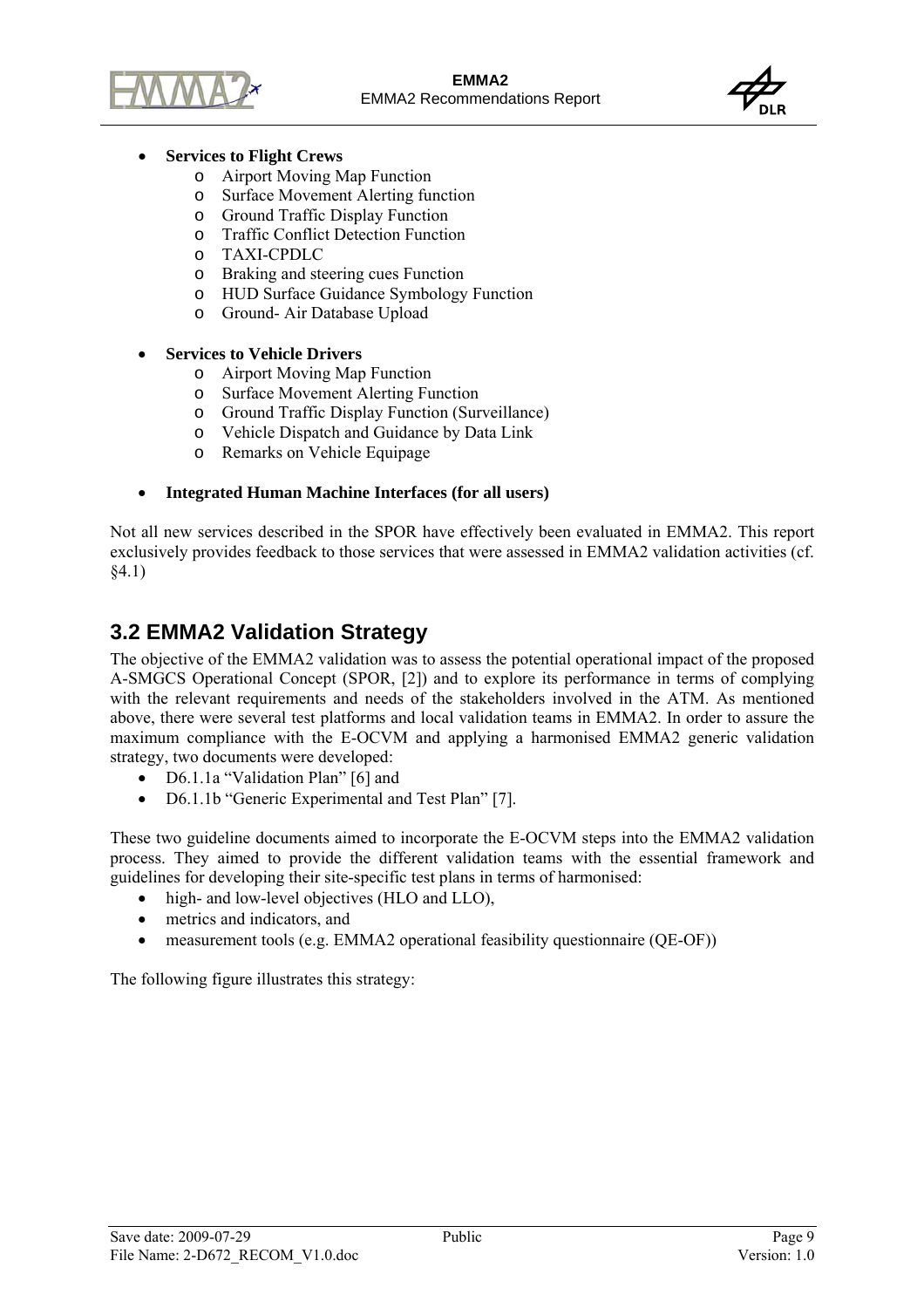



#### **Figure 3-1: EMMA2 Validation Strategy**

Planning the validation strategy it had to be considered that all the new higher-level services (mentioned above in §3.1) provide a different maturity, ranging from the "initial idea" to "in operation". Figure 3-2 below represents the E-OCVM maturity model, which was applied for the purposes of EMMA2 to determine the type of validation exercises and assessments that should be performed.

| <b>Initial</b><br>I dea                                    |                                          | <b>R&amp;D Focus</b>                                         |                         |                                   |                    | <b>Implemented</b><br>Concept |
|------------------------------------------------------------|------------------------------------------|--------------------------------------------------------------|-------------------------|-----------------------------------|--------------------|-------------------------------|
| <b>ATM Needs</b>                                           | <b>Scope</b>                             | <b>Feasibility</b>                                           | Integration             | <b>Pre-Operational</b>            | <b>Operational</b> |                               |
| VO                                                         | V <sub>1</sub>                           | V <sub>2</sub>                                               | V <sub>3</sub>          | V <sub>4</sub>                    | V5                 |                               |
| <b>Determine</b><br><b>ATM Stakeholder</b><br><b>Needs</b> | Validate<br>Concept<br><b>Principles</b> | Validate<br>Operability<br>Acceptability<br><b>Usability</b> | Validate<br>Performance | Industrialisation<br>and Approval | Implementation     |                               |
|                                                            |                                          | <b>Operational Feasibility</b>                               |                         | <b>Operational Improvements</b>   |                    |                               |

#### **Figure 3-2: Validation stages throughout the life cycle of an operational concept (E-OCVM)**

The focus of ATM concept R&D is most applicable to phases V1 to V3 (i.e. from the establishing of the scope of concept validation to integrated performance validation), whereas with level V1 and V2 the validation focus is on measuring operational feasibility and, beginning with level V3, on measuring operational improvements.

Most of the new services, like TAXI-CPDLC or ROUTING, did not reveal a maturity level higher than V2 and thus the feedback gathered was mainly on their operational feasibility. In this validation stage, 204 operational requirements were checked to see if they could be fulfilled from a technical and from an operational point of view, asking the users about their acceptance. The project concluded that nearly all of the operational requirements could be verified (see all results in the operational requirements checklist [9]).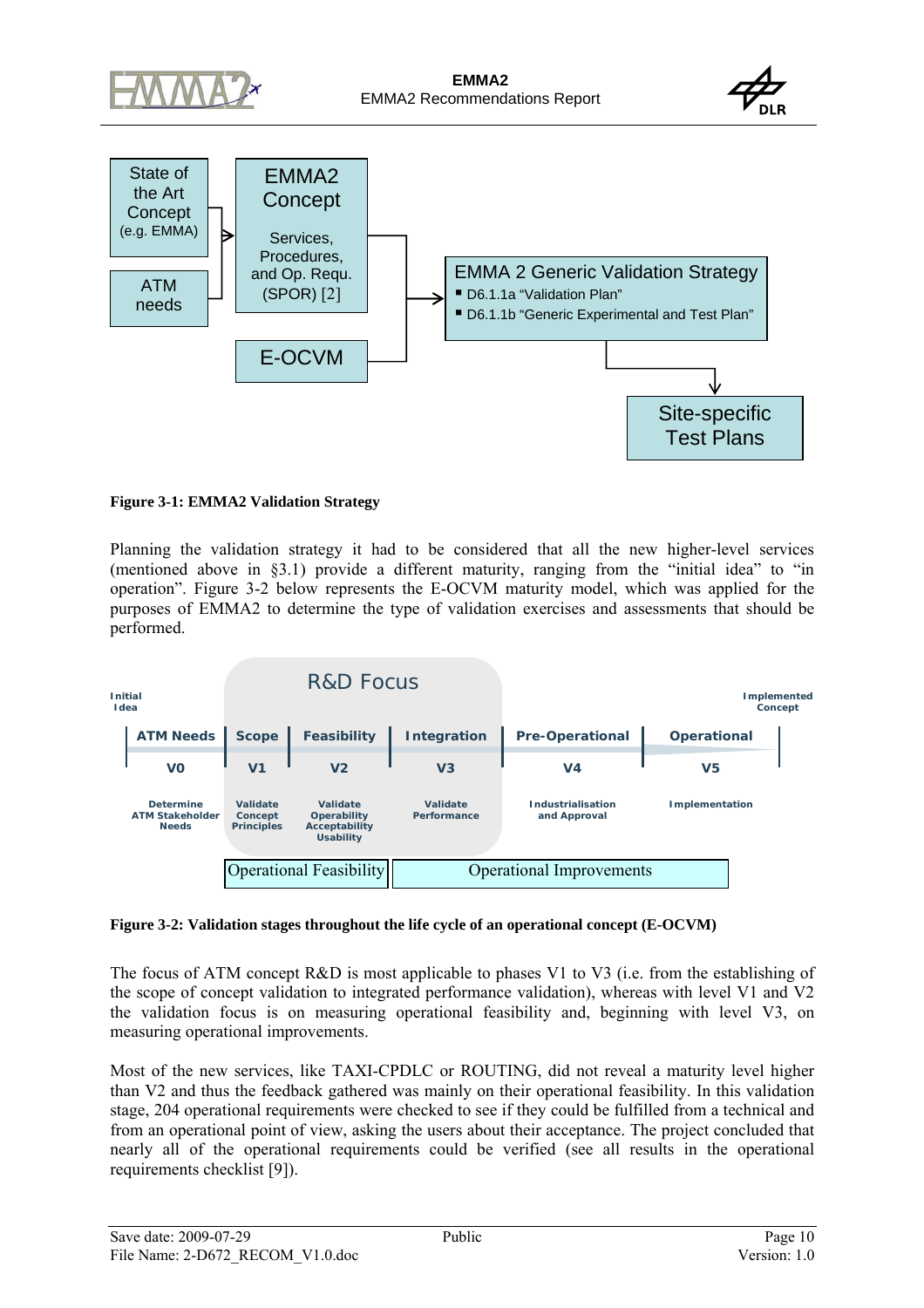



Only when new procedures have been adapted and finally accepted, when the performance of the new service gets the user's acceptance, and when it is well integrated into a sophisticated real-time simulation platform, can operational improvements be assessed. This could be done with DMAN, for instance, that provided a V3 maturity.

# **3.3 Main Results**

The higher-level A-SMGCS services concept was developed, integrated and tested on more than 15 different test platforms by the EMMA2 consortium:

- 5 Tower Simulation Platforms
- 4 Cockpit Simulation Platforms
- 3 European Airports (PRG, MXP, TLS)
- 2 Test Aircraft
- 1 Test Van and several other Test Vehicles

The following table gives an overview about all EMMA2 validation activities including the validation site, the platform, the validation technique and the A-SMGCS service under evaluation.

| <b>Validation</b><br><b>Site</b> | <b>Validation Platform</b>   | <b>Validation Technique</b>                        | <b>A-SMGCS</b><br><b>Service</b>               |
|----------------------------------|------------------------------|----------------------------------------------------|------------------------------------------------|
| Paris CDG                        | <b>DSNA Athis Mons Tower</b> | Human-in-the-loop Real-                            | SCA (A-RSN)                                    |
|                                  | Simulator                    | time Simulations (RTS)                             | <b>DMAN</b>                                    |
|                                  |                              |                                                    | <b>EFS</b>                                     |
| Prague                           | <b>DLR</b> Tower Simulator   | Full-scale Human-in-the-                           | <b>EFS</b>                                     |
| Ruzyně                           | (linked with the DLR)        | loop RTS                                           | Route Planning                                 |
|                                  | Cockpit Simulator)           |                                                    | <b>DMAN</b>                                    |
|                                  |                              |                                                    | <b>TAXI-CPDLC</b>                              |
|                                  |                              |                                                    | Taxi Route<br>Conformance<br>Monitoring        |
|                                  | Prague On-site Platform      | Shadow-mode Trials in the                          | <b>EFS</b>                                     |
|                                  |                              | Tower test bed                                     | Route Planning                                 |
|                                  |                              |                                                    | <b>DMAN</b>                                    |
|                                  |                              |                                                    | <b>TAXI-CPDLC</b>                              |
|                                  |                              |                                                    | TIS-B (technical)                              |
| Toulouse                         | Toulouse On-site Platform    | Shadow-mode Trials                                 | <b>DMAN</b>                                    |
| Blagnac                          |                              | (linked with the Airbus 320)<br>Cockpit Simulator) | <b>TAXI-CPDLC</b>                              |
|                                  |                              |                                                    | <b>Taxi Route</b><br>Conformance<br>Monitoring |
|                                  |                              |                                                    | TIS-B (technical)                              |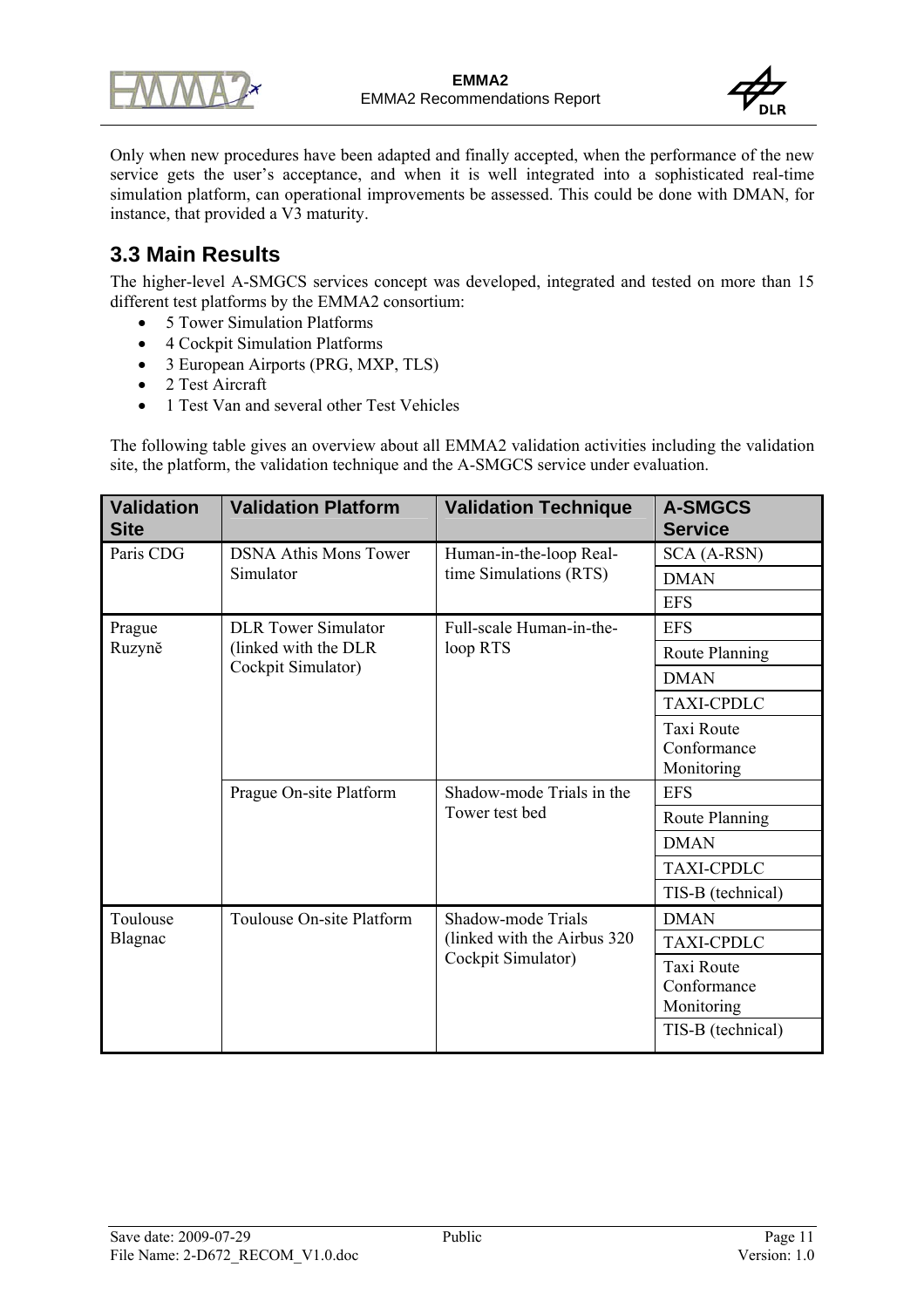



| <b>Validation</b><br><b>Site</b> | <b>Validation Platform</b>                                  | <b>Validation Technique</b>                                                                   | <b>A-SMGCS</b><br><b>Service</b>           |
|----------------------------------|-------------------------------------------------------------|-----------------------------------------------------------------------------------------------|--------------------------------------------|
| Milan                            | <b>SICTA/SELEX Tower</b>                                    | Small-scale Human-in-the-                                                                     | <b>EFS</b>                                 |
| Malpensa                         | Simulator                                                   | loop RTS                                                                                      | Route Planning                             |
|                                  |                                                             |                                                                                               | <b>SCA</b>                                 |
|                                  | NARSIM-Tower                                                | Full-scale Human-in-the-                                                                      | <b>EFS</b>                                 |
|                                  |                                                             | loop RTS for Safety<br>Assessment                                                             | <b>SCA</b>                                 |
|                                  | Malpensa On-site Platform                                   | Shadow-mode Trials in the                                                                     | <b>EFS</b>                                 |
|                                  |                                                             | Tower test bed                                                                                | Route Planning                             |
|                                  |                                                             |                                                                                               | 1090 ES<br>ADS-B out                       |
|                                  |                                                             |                                                                                               | <b>TAXI-CPDLC</b>                          |
|                                  |                                                             |                                                                                               | TIS-B (technical)                          |
| Onboard                          | Airbus A320 Cockpit<br><b>Integration Simulator</b>         | Full-scale Human-in-the-<br>loop RTS<br>(linked via real ATN with<br>the TATM Ground Station) | <b>TAXI-CPDLC</b>                          |
|                                  | <b>DLR</b> Generic Cockpit                                  | Full-scale Human-in-the-                                                                      | <b>TAXI-CPDLC</b>                          |
|                                  | Simulator                                                   | loop RTS<br>(linked with DLR Tower<br>Simulator)                                              | Ground Traffic<br>Display (GTD)            |
|                                  |                                                             |                                                                                               | <b>Traffic Conflict</b><br>Detection (TCD) |
|                                  | <b>THALES Avionics</b><br><b>Simulation Platform</b>        | Full-scale Human-in-the-<br>loop RTS<br>Full-scale Human-in-the-<br>loop RTS                  | <b>Integrated Moving</b><br>Map (IMM)      |
|                                  |                                                             |                                                                                               | <b>GTD</b>                                 |
|                                  |                                                             |                                                                                               | Head-up Display                            |
|                                  | TU Darmstadt Fixed-base<br><b>Research Flight Simulator</b> |                                                                                               | Ground-Air Database<br>Upload              |
|                                  |                                                             |                                                                                               | <b>Surface Movement</b><br>Alerting (SMA)  |
|                                  |                                                             |                                                                                               | <b>TCD</b>                                 |
|                                  | DLR ATTAS test aircraft                                     | Field trials in Prague Ruzyně                                                                 | <b>TAXI-CPDLC</b>                          |
|                                  |                                                             | and Milan Malpensa                                                                            | GTD fed by TIS-B                           |
|                                  |                                                             |                                                                                               | <b>TCD</b>                                 |
|                                  | DLR ATTAS test aircraft                                     | Field trials in TLS Blagnac                                                                   | GTD fed by TIS-B                           |
|                                  | FAV Piper Archer test                                       | Field trials in Prague Ruzyně                                                                 | <b>SMA</b>                                 |
|                                  | aircraft                                                    |                                                                                               | GTD fed by TIS-B                           |
|                                  |                                                             |                                                                                               | <b>TCD</b>                                 |
|                                  | TU Darmstadt test van                                       | Field Trials in Prague<br>Ruzyně                                                              | <b>SMA</b>                                 |
|                                  |                                                             |                                                                                               | GTD fed by TIS-B                           |
|                                  |                                                             |                                                                                               | <b>TCD</b>                                 |
|                                  | <b>DSNA</b> test vehicle                                    | Field trials in Toulouse<br>Blagnac                                                           | Vehicle Moving Map                         |

#### **Table 3-1: Overview of EMMA2 Validation Activities**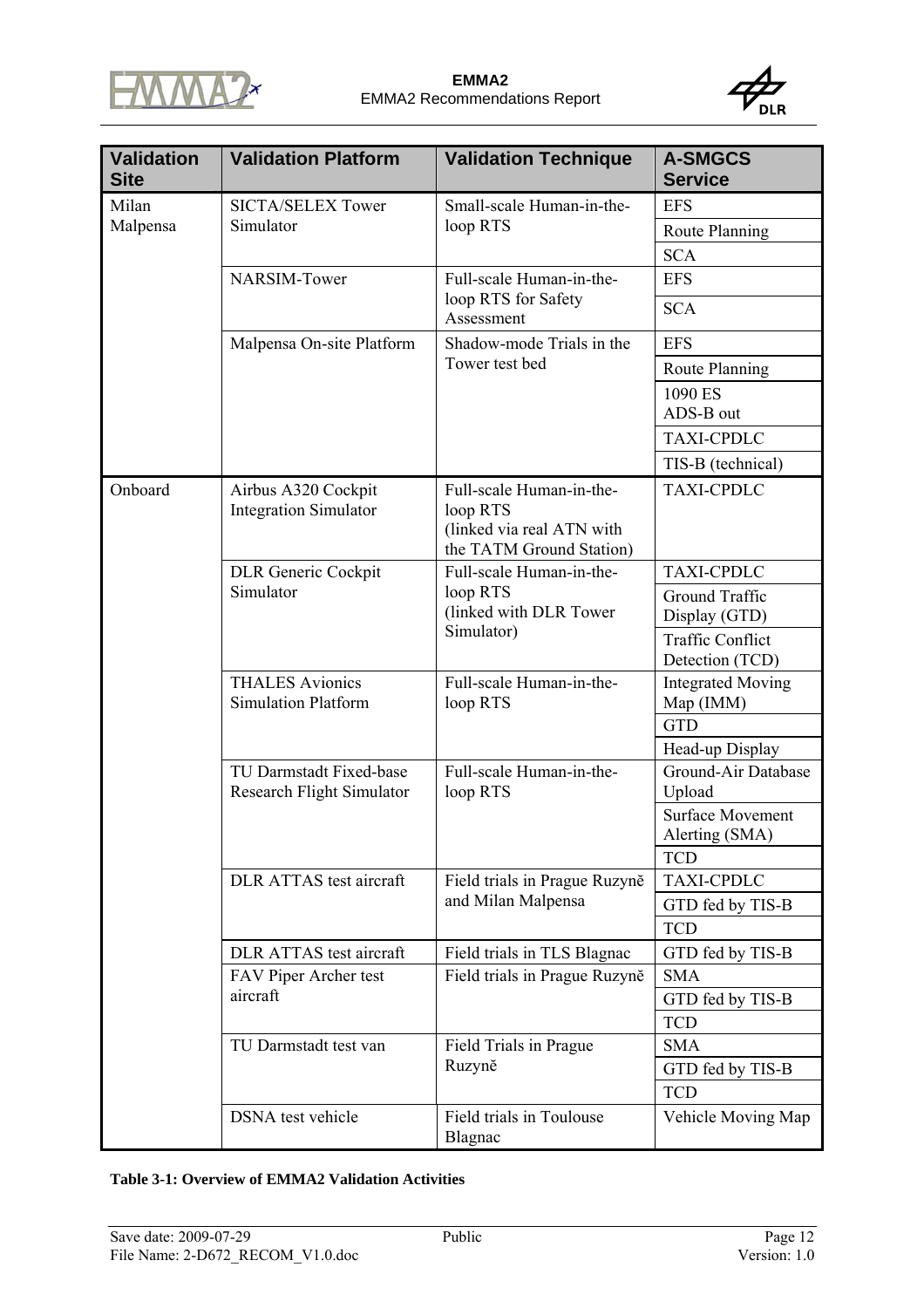



Several iterative test campaigns were conducted at these test platforms and as a conclusion the following **main results** can be summarised (for more details see document 2-D671 [15]).

# **Main Results:**

- Proof of **technical feasibility**
- User acceptance of new procedures and operational requirements proved the overall **operational feasibility**
- Feedback regarding **204 operational requirements**
- **Improved situational awareness** of controllers, pilots and vehicle drivers
- **Workload maintained** at a moderate level
- **Reduced congestion** of the voice radio channel by TAXI-CPDLC
- **Reduced waiting time** at runway entry points, DMAN provided a 26% overall reduction of taxi time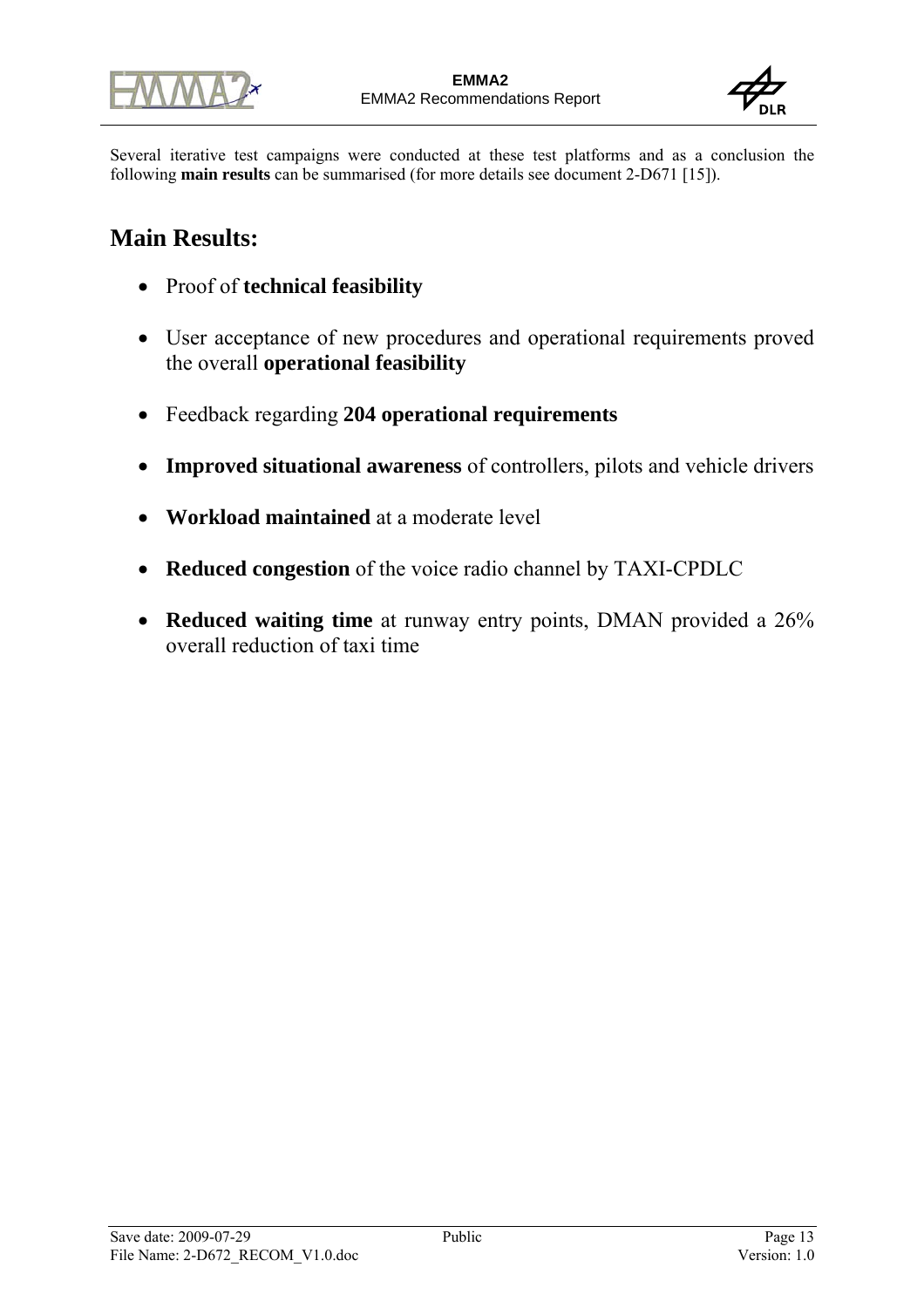

# **4 Recommendations**

## **4.1 Recommendations related to the Operations of A-SMGCS Services**

## **4.1.1 Services to Air Traffic Controllers**

## *4.1.1.1* **Surveillance through ADS-B and TIS-B Technology**

A-SMGCS surveillance is a mature concept that currently utilises Mode S Multilateration (MLAT) technology, for the detection and identification of cooperative aircraft and vehicles, and Surface Movement Radar (SMR) for the detection of all aircraft, vehicles and obstacles. These technologies and the associated requirements have been validated in EMMA and in many operational installations throughout Europe and other parts of the world.

The EMMA2 tests have not led to any recommendations for replacing or improving these current technologies in the short term.

#### **ADS-B**

EMMA2 has investigated the use of Mode S ADS-B technology to augment the surveillance function and to provide improved situational awareness for air traffic controllers and other A-SMGCS users.

The findings were that Mode S ADS-B technology as currently specified in DO-260A [19] **may not meet the needs of A-SMGCS**.

- In order to be useful for A-SMGCS applications, ADS-B will need to meet the requirements of A-SMGCS, in particular with regard to position accuracy, update rate, latency (timeliness) and integrity. Adequate coverage and continuity of service needs also to be ensured.
- Line-of-sight coverage is needed, which means that multiple ADS-B receiving stations will be required to provide complete coverage of the entire manoeuvring area of an aerodrome.
- a) It is recommended that the EUROCONTROL CASCADE OFG and EUROCAE WG-51 working groups take heed of the A-SMGCS performance requirements in their current work on ADS-B APT and ATSA-SURF.
- b) The use of portable Mode S squitter beacons is recommended for surface vehicles.

#### $TIS-R<sup>2</sup>$

EMMA2 has investigated the use of Mode S TIS-B technology to augment the surveillance function and to provide improved situational awareness for pilots and vehicle drivers (cf. results in document  $2-D671$  [15]).

The TIS-B ground system equipment demonstrated technical maturity and operational feasibility. For the on-board side, it is important to ensure that requirements for avionic equipment capture the level of integrity and timeliness needed to provide true situational awareness in the rapidly changing aerodrome surface traffic environment.

Additional observations and recommendations for TIS-B:

a) Requirements for update rate and timeliness of information transfer need to be ensured.

l  $^{2}$  TIS-B is a service to pilots and vehicle drivers, not to ATCOs. This section addresses only the ground station part of the TIS-B service. Refer to section 4.1.2.2 "Ground Traffic Display" for services to flight crews.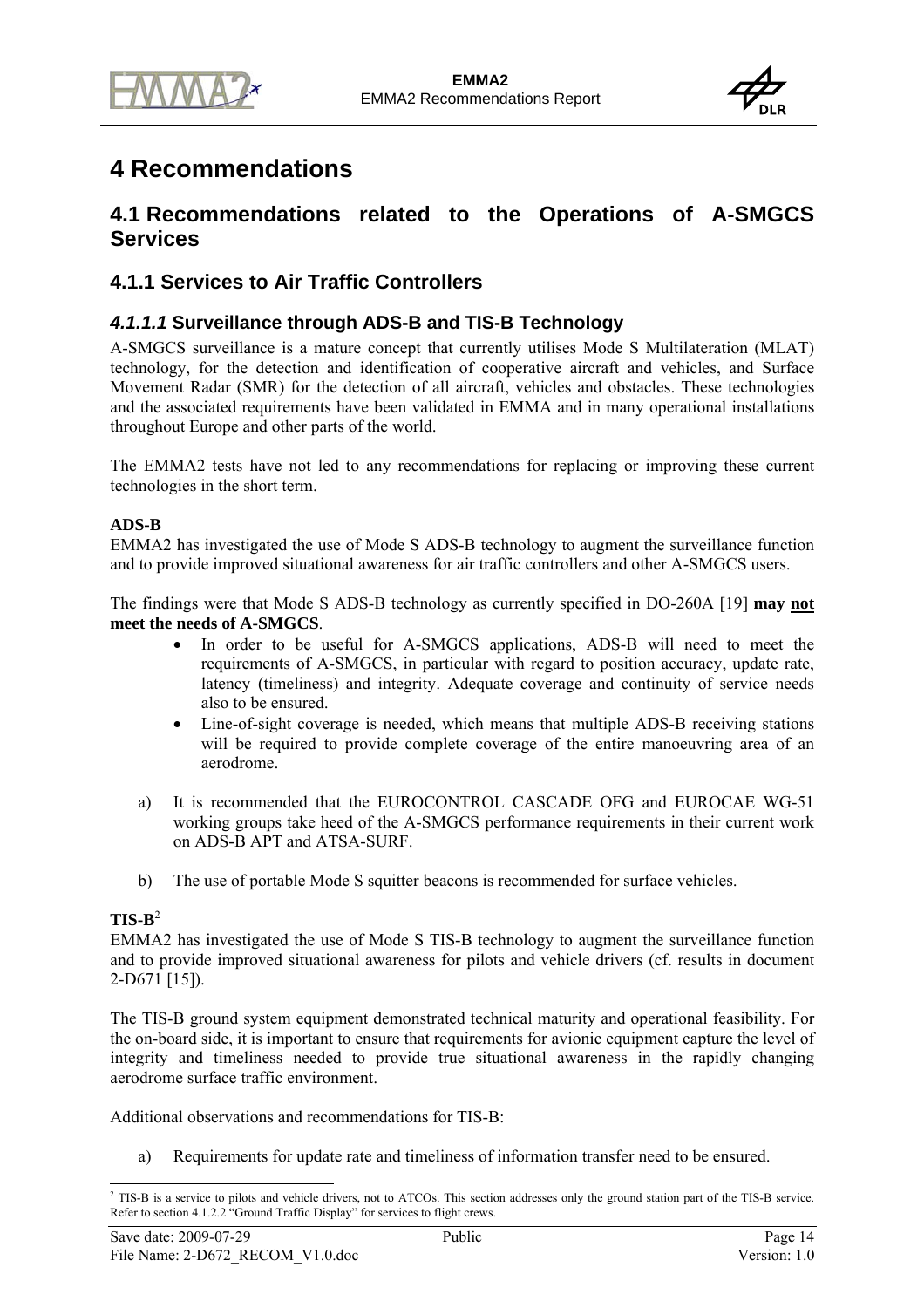



- b) Adequate coverage and continuity of service needs also to be ensured.
- c) Line-of-sight coverage is needed.
- d) More than one TIS-B antenna and transmitter is likely to be required to provide complete coverage of the entire manoeuvring area of an aerodrome.
- e) Be aware that MLAT systems installed prior to 2005 may not be able to distinguish between ADS-B and TIS-B messages. This would result in two problems:
	- The jumping target problem, when targets are detected by the MLAT system both at their real position and at the position of the TIS-B transmitting antenna, and
	- in the loop-back problem, when targets detected by the MLAT system are processed by the SDF and transmitted by the TIS-B system, and then again received by the MLAT system, causing a continuous loop. Steps must be taken to address this problem.

## *4.1.1.2* **Electronic Flight Strips (EFS)**

Using the higher-level A-SMGCS services requires proper human-machine-interfaces (HMIs), that is, properly represented system output and proper input devices. Beside the traffic situation display (TSD) electronic flight strips (EFS) were demonstrated to play an important role here. EFSs provide a means to operate the new A-SMGCS services by displaying the system output and allowing the ATCO the necessary interaction. Well-designed human-machine interfaces are an absolute pre-condition for a safe and efficient handling of the new A-SMGCS services.

Beside the operational HMI requirements compiled in the SPOR document (§4.12, [2]), the following recommendations should be considered when developing EFS systems:

- a) Follow a user-centred approach with a sufficient number of iterative validation loops!
- b) Benefit from well-tried paper strips by modifying as little as possible the operating methods and workflow, BUT be also sufficiently open-minded to exploit the new opportunities electronic strips can provide and fit them to the current needs!
- c) Even when not all higher-level services are used in the beginning, the EFS design should be made flexible enough to easily adopt higher-level services at a later stage (e.g. dealing with data link clearances).
- d) Still valid and still of utmost importance: Keep the need for controller interaction to an acceptable minimum!
- e) The information shown in the different fields of a flight strip should always be represented at the same position on the strip independent of the life-cycle of the strip and independent of the controller working position at which the strip appears.
- f) Ensure that the movement of each flight strip is under the full control of the controller responsible for the flight.

## **4.1.1.3 Conflict Prediction, Detection and Alerting**

With the introduction of A-SMGCS level 1&2 concept an alerting function relies on surveillance data. With the introduction of A-SMGCS services beyond the level  $1\&2$  concept– and in particular with the introduction of the input of clearances via e-strip – the behaviour of the movements is monitored to check if they do what they are supposed to. Further on, the set of clearances provided at the same time on an airport is to be cross checked in order to ensure that the set of instructions provided is consistent. In EMMA2 both a surveillance-based E-SCA (Enhanced Situation Conflict Alerting) and an Advanced Runway Safety Net (A-RSN) were tested.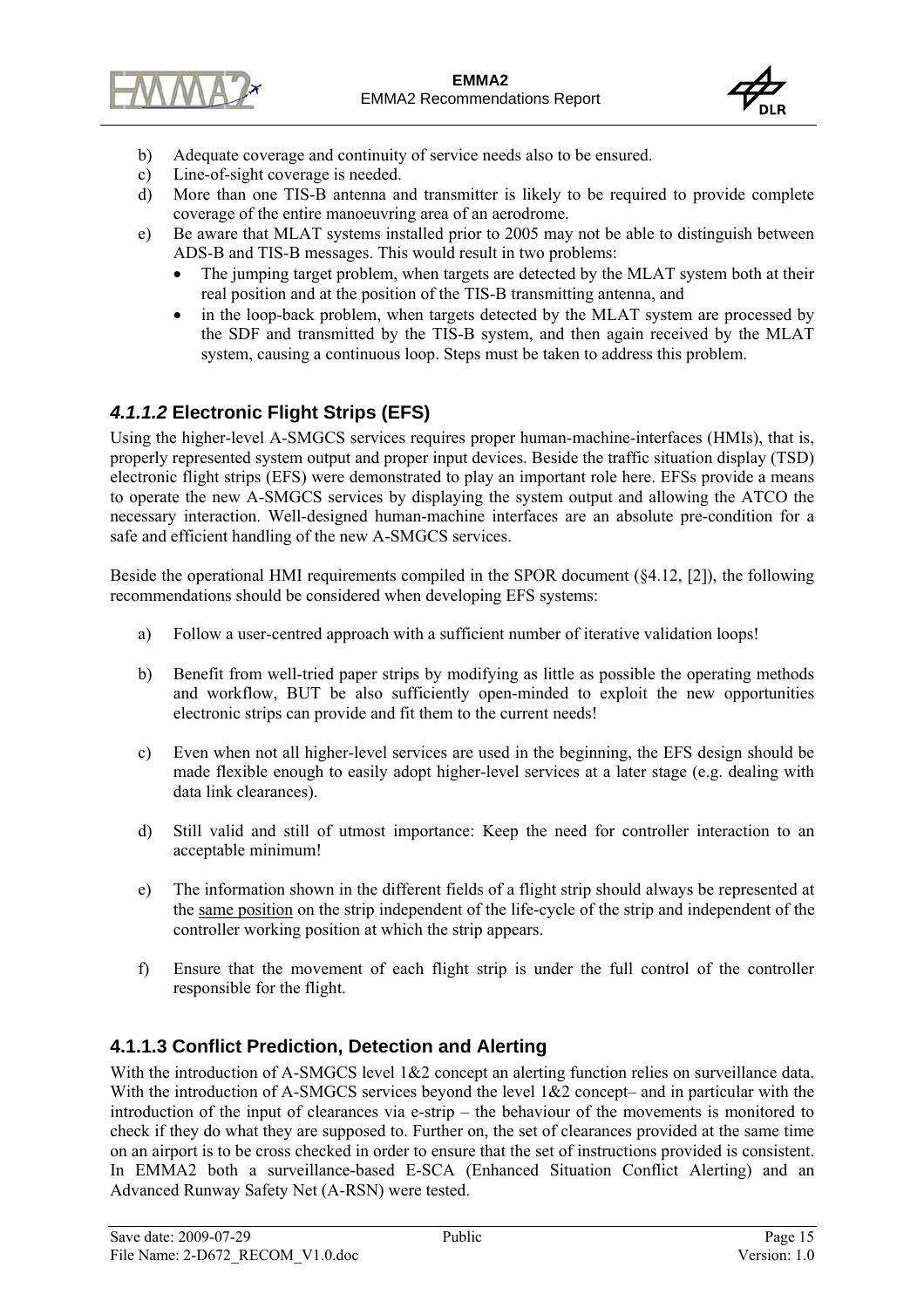



E-SCA was tested in support of a safety assessment, which is considered in Section 4.4.5. Based on the safety assessment, the following recommendation is made:

a) When implementing a system that provides runway incursion alerts to the controller, it is recommended to be cautious in consuming its potential safety benefit by e.g., introducing a change in the operation or allowing a capacity increase. The positive effect of runway incursion alerts in good visibility conditions appears to be limited, as in good visibility conditions the time needed for conflict alerting, controller reaction and R/T is very often larger than the time needed for the pilots to detect a runway incursion situation themselves.

The A-RSN is based on an electronic flight strip (EFS) environment. The A-RSN was integrated in an environment already using a basic surveillance-based runway safety net (B-RSN). In that context, the A-RSN adds a safety layer to the B-RSN by taking into account the instructions given by ATCOs, which are processed via EFS inputs. The A-RSN is considered as an add-on to the B-RSN. The A-RSN detects aircraft in the Runway Protection Area (RPA) whose behaviour is incompatible with the instructions given by the ATCO.

The advantage of an A-RSN is twofold:

- it improves the anticipation of conflict detection through the processing of instructions issued by the controllers; and
- it is designed to complement a B-RSN in an airport already provided with a well configured one, thus improving the runway safety net capability without having to configure entirely a new system.

The following recommendations should be considered when developing an A-RSN:

- b) Although the implementation of an A-RSN can be rather simple, the design of the EFS (interaction means for the ATCO) shall be elaborated enough to allow applying working methods in use so as not to reduce the A-RSN capabilities.
	- *If the system does not allow the input of necessary information (e.g. conditional clearance: such as a line-up behind another aircraft on the same runway), nuisance alerts are triggered that may diminish the A-RSN utility and acceptability.*
- c) Use A-RSN in conjunction with A-SMGCS level 1 information.
	- *Alerts cannot be triggered with control instructions only. Surveillance data seem necessary to determine the distance between the aircraft and/or vehicles and their relative position.*
- d) Display the alert in a way that allows controllers to easily understand the situation. For instance, one should avoid:
	- 1. False and nuisance alerts, creating doubt.
	- 2. Incoherent display on EFS HMI and traffic situation display (i.e. alert times or alert levels).
	- 3. Situations involving more than two aircraft in alert.
- e) Regarding the introduction of an A-RSN in an operational context, follow a stepwise approach.
	- *Assessing together a whole set of alert situations makes the evaluation rather difficult. It would seem more effective to implement one or two rules at a time (in a prioritised order locally defined), make them work for some months, and then progressively add other rules. The most frequent cases of runway incursions are caused by movements entering the runway without authorisation. Those should be given priority while considering controllers' own experience.*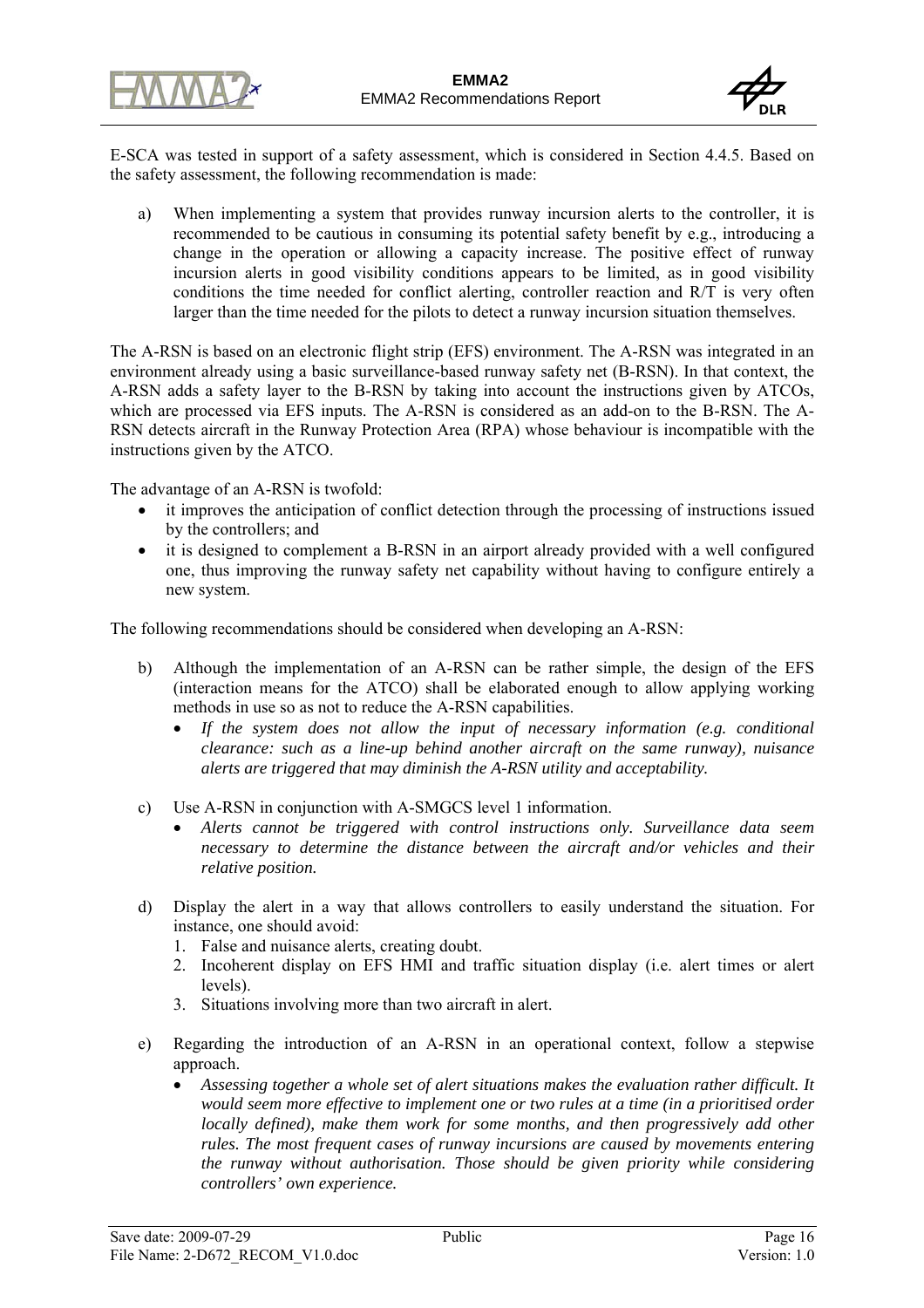



- f) The definition of speed test areas around each holding point can improve anticipation of unauthorised stop-bar crossing<sup>3</sup>.
	- *Speed test areas are meant to improve anticipation of runway incursion. The test is designed as a pre-alert phase to complement the A-RSN by providing alerts on aircraft approaching stop-bars and risking crossing them due to their speed and without authorisation.*
- g) The same rules of alerting might not be applicable for both mixed-mode runways and singlemode runways. Further assessment would be necessary to provide information on that issue.

### **4.1.1.4 TAXI-CPDLC**

Data link communication for surface movement control (TAXI-CPDLC) is a quite promising new service, whose complex operational nature is still not fully validated. However, EMMA2 performed several intensive validation trials that revealed meaningful results and recommendations both for pilots and ATCOs. This section focuses on the ATCO side, §4.1.2.4 on the onboard side:

- a) From an operational point of view, consider data link communication for surface movement control (TAXI-CPDLC) as a very promising service that could be made operational in the not too distant future, solving safety and efficiency problems associated with the anticipated increase in traffic.
- b) An easy to use HMI, which for each flight regards the current operational state and automatically proposes the next clearance to be issued and transmitted via TAXI-CPDLC, is strongly recommended to keep manual interaction at a minimum and to assure the ATCO's acceptance.
	- *Consider that an ATCO has to provide clearances to several pilots within a short timeframe, and thus will not be able to type in clearances or select clearance elements from menus. An easy-to-use selection menu might be provided only for the exception that an ATCO has to transmit an alternative clearance.*
	- In EMMA2, it was proven that an appropriately designed EFS can provide the required *functionality.*
- c) A highly sophisticated and responsive routing function, that is able to cope with all operational circumstances in order to provide the ATCO with the right taxi route, whenever called upon, is an absolute must to keep manual interaction to a minimum and to get the ATCOs acceptance to transmit taxi routes by TAXI-CPDLC.
- d) Handover instructions to the cockpit can easily be transmitted by data link but, in any case, adhere to the pilot's initial voice call with each R/T frequency change in order to guarantee that voice can be used as back up.
	- *However, think about technical means assuring that voice communication is established as back up. This would further relieve the user's workload and the voice channel congestion.*
- e) What data link instructions/clearances are supported by the ATCOs from an operational point of view?
	- 1. See START-UP, PUSHBACK, TAXI-in, TAXI-out, and the HANDOVER clearances/instructions as the most promising ones to be used operationally.

l  $3$  It should be noted that an A-SMCGS, as currently defined, is not able to give an accurate estimate of an object's speed and direction, particularly if the object is stationary, moving slowly, or changing speed or direction.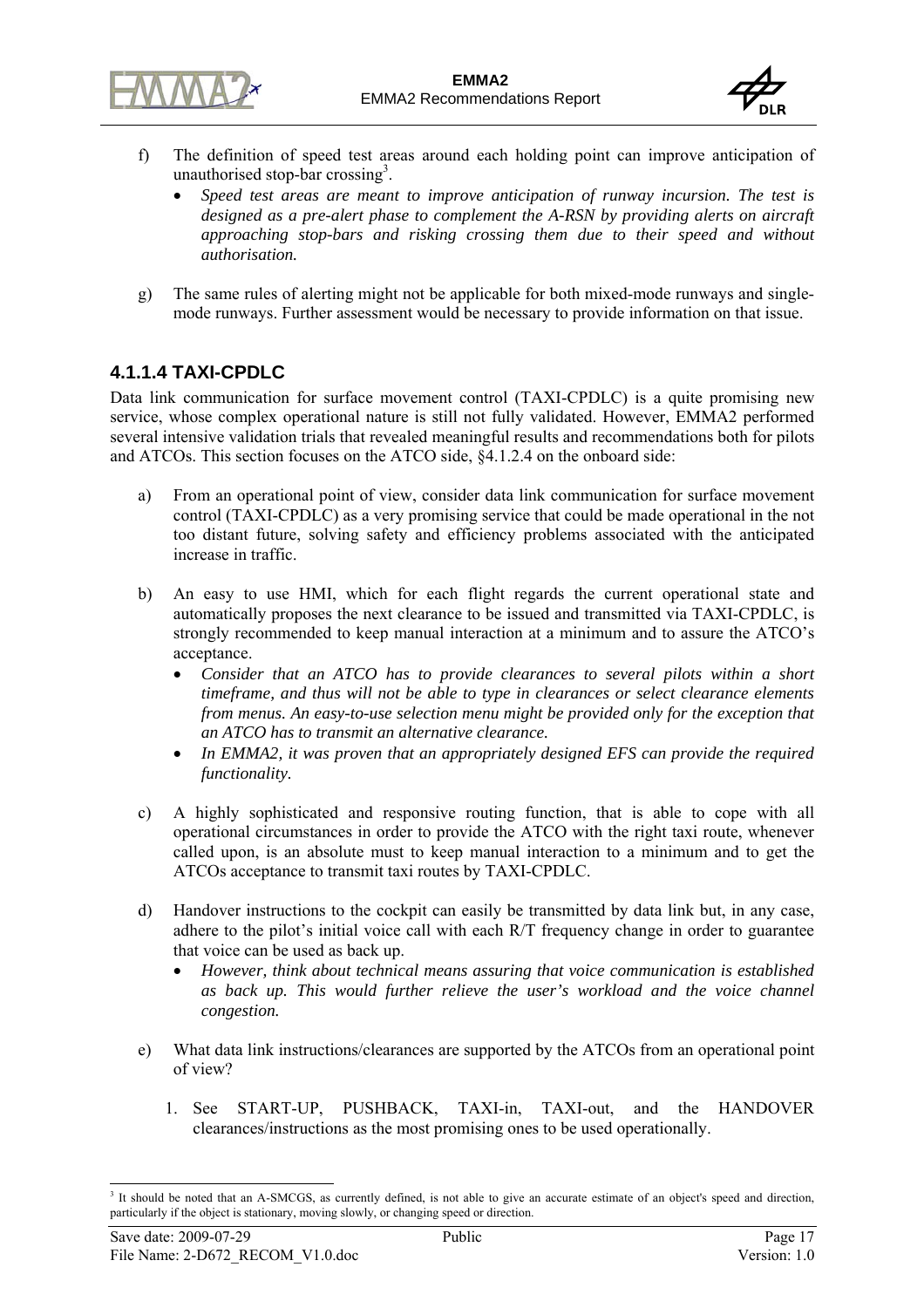



- 2. REVISED TAXI; Taxi route updates by data link while the aircraft is taxiing was tested and showed its potential but needs further testing and procedural adaptation to fully validate it.
- 3. Perform further investigation with the time-critical clearances such as CROSSING, LINE-UP, TAKE-OFF, and LANDING, to fully validate or reject them (cf. also g) below).
- f) Voice communication remains the primary communication means. Particularly in abnormal, complex-, safety-, and time-critical situations, rely on voice as a very efficient communication means in a first implementation step, but:
- g) For time- and/or safety critical clearances investigate the procedure sending data link clearances in parallel to voice communication, e.g. for purposes of crossing clearances. This would allow using voice in safety-critical situations but would also keep the onboard system informed about ATC instructions.
- h) Do not anticipate major constraints with a mix of TAXI-CPDLC and voice communication for different phases of a single flight and a mix of equipped and non-equipped aircraft - it did not lead to confusion and safety critical communication errors.
- i) Check the real-life technical feasibility of the VDL-2 and ATN data link solution with more than one equipped aircraft.
- j) When performing further validation activities: Use always a complete experimental setting including both ATCOs in a tower and pilots in a cockpit environment in order to be able to derive reasonable results based on a complete communication loop.

## **4.1.1.5 Routing / Planning**

### *4.1.1.5.1 Routing*

From an EMMA2 perspective, routing is not a real service. ATCOs have no problems to mentally process the right taxi route within fractions of a second. It is more an enabler for higher-level A-SMGCS services like TAXI-CPDLC, safety nets, or DMAN by what all A-SMGCS stakeholders benefit from. Important is that the cleared taxi route is made available within the system without major extra expenses by the ATCO.

Beside the operational routing requirements compiled in the SPOR document  $(§4.8, [2])$ , the following recommendations should be considered when developing and implementing a routing service:

- a) ATCOs have to be strongly involved in the definition of the pool of taxi routes and which taxi route should been assigned by the automation depending on all different operational situation.
- b) When alternative taxi routes are to be selected out of a menu, privilege and give priority to standard or most common taxi-routes.
- c) Preferably enable working with the routing service both via the traffic situation display (TSD) and the EFS.
	- *Some of the interactions like route selections, changes, or display, can be operated more efficiently via the TSD, other via the EFS human-machine interface.*
- d) Guarantee high accuracy of start and end point of the route, in order to better enable other services like "route deviation alerting" that depend on the information.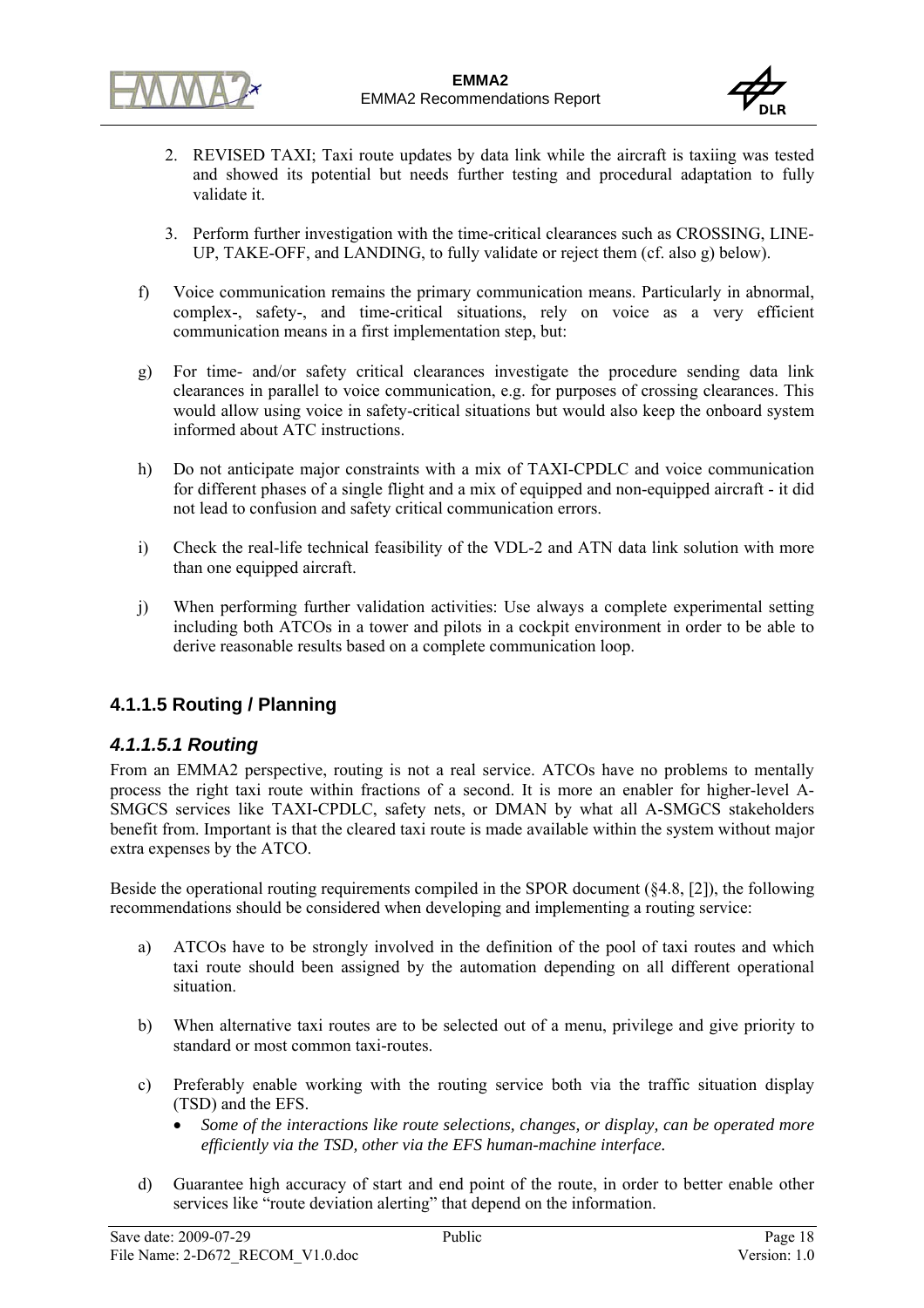

- e) Design the routing function that it takes into account surveillance information in order to detect the current position of the aircraft or vehicle and to define the start point of the taxi route (e.g. automatic detection of RWY exit for landing aircraft).
- f) Plan a routing service able to give partial routes, if ground-taxi control is shared by more than one ATCO. Each ATCO will then receive only the required information.

### *4.1.1.5.2 Departure Management (DMAN)*

In EMMA2 a DMAN provided the ATCOs with DMAN-computed flight plan data, to support the ATCO to better time and sequence the outbound traffic. DMAN times like a target start-up approval time (TSAT) or/and a target take-off time (TTOT) were shown in the electronic flight strips. Additionally the sequence number, proposed by DMAN, was always displayed for each outbound flight.

The ATCOs liked this additional information and admitted that it would help them to plan the outbound traffic more efficiently, to avoid excessive queues at the runway holding points and to shorten the stop times during taxiing. In a simulation environment, stop times during taxing in a departure peak time could significantly be reduced from an average of 1:33 to 1:09 minutes, which correspond to a **26% reduction of stop times** [15].

Nevertheless, the DMAN could only show portions of its anticipated benefit. To exploit the full benefit in the near future, the following recommendations should be considered:

- a) Consider a DMAN as most beneficial under conditions of extensive departure peaks.
- b) Plan to integrate the DMAN into a CDM environment, which would enable the DMAN to work with a broader planning horizon, which would of course also improve the DMAN planning output.
	- *For instance, within CDM the TOBT information is more reliable. This improves DMAN optimisation and also sequence stabilisation.*
- c) Take into account that a considerable amount of time is needed to adapt the tool to the particularities of the concerned airport and its local procedures (e.g. runway configuration, intersection take off- and de-icing procedures, helicopter operations or pushback constraints).
- d) Keep the DMAN always informed about the current operational status of each flight (e.g. pushing back or taxiing) by information provided by the surveillance and clearance inputs of the ATCO.
- e) Consider TSAT as the clearance delivery controller's most important planning element to initialise and implement the DMAN-planned outbound traffic.
- f) Consider TTOT and the sequence number as the ground and runway controller's most important planning element to implement the DMAN-planned outbound traffic.
- g) Display TSAT and TTOT information so that it is accessible to controllers at a glance.
- h) Use colour-coded "Recommended Time Until next Clearance" (RTUC) information to support the ATCO to implement the DMAN-planned outbound traffic.
- i) Clearly highlight slotted flights (e.g. colour-coded) so that they can be easily distinguished from other flights.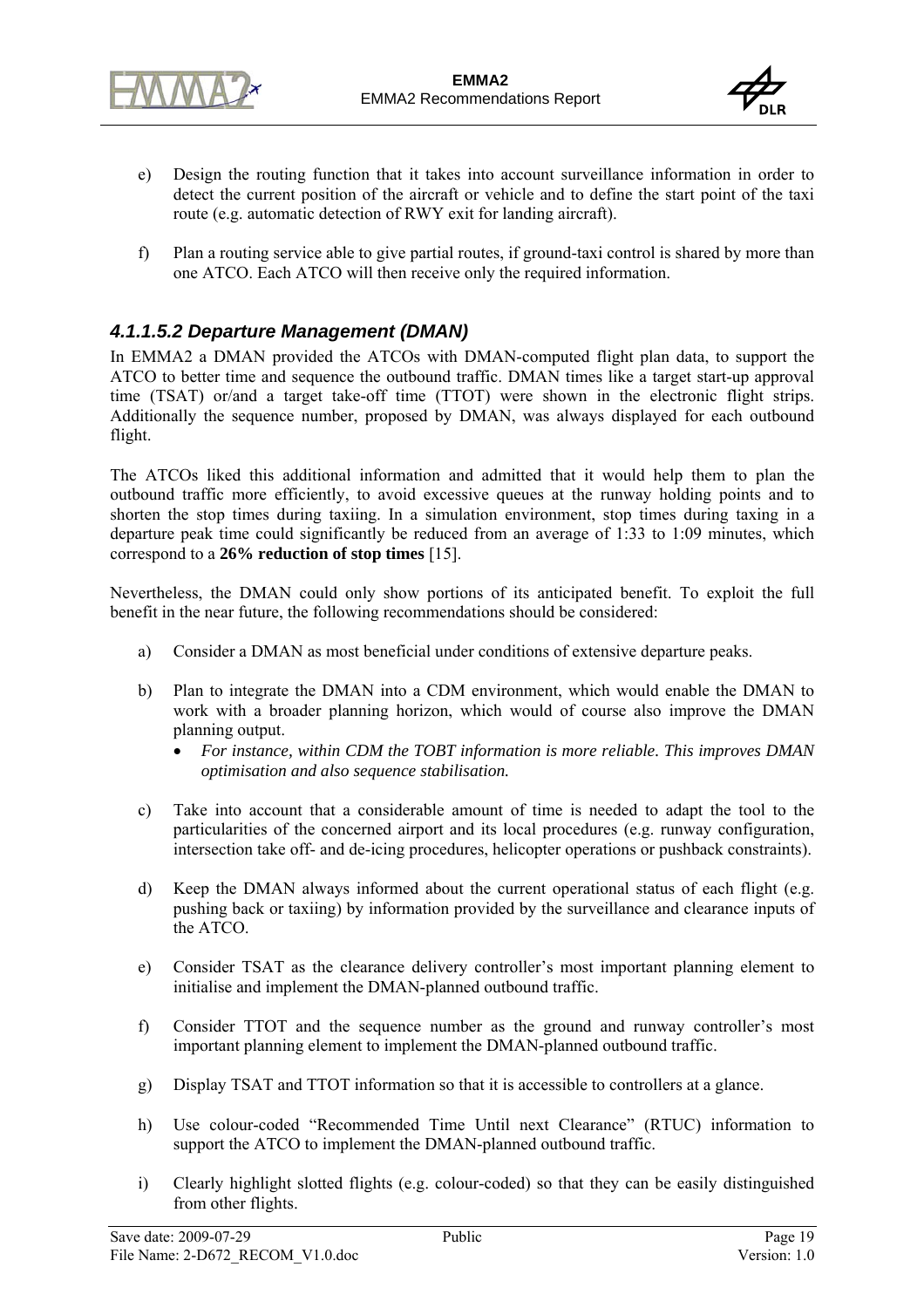



- j) A DMAN should consider spatial pushback constraints.
	- *If a DMAN plans pushbacks of two flights at the same time and their pushback tracks are spatially not independent of each other, both flights cannot be pushed at the same time and one of those two aircraft will be delayed in accordance to the DMAN planning. The DMAN adapts its planning to this circumstance after the pushback has been performed but this dependence should be considered with the initial planning.*
- k) A DMAN should consider whether a pushback procedure is needed or not.
	- *Usually there are nose-in stands at the terminals that always need a pushback. There are also remote stands from which aircraft start taxiing without the need for a pushback, but there are also remote stands that need a pushback, whereas jet aircraft would require a pushback while turbo-props can perform a power back procedure and can commence taxi on their own without a push-back procedure.*
- l) A DMAN should consider stand allocations.
	- *For instance, a departure flight, which is held back at the stand because no free runway slot is anticipated, may cause stand conflicts with an arrival flight that is planned to park at this stand.*
- m) Besides the wake vortex category of aircraft ("heavy", "medium", and "light"), a DMAN should also consider the aircraft type.
	- *Particularly jets, in contrast to props, which can belong to the same WVC, but have different flight performances like take-off speed and climb rates, influence the decisions of the ATCO to sequence the runway traffic and thus should also be known to a departure manager.*
- n) Consider a "what-if assessment option" in order to get an impression of the consequences of a change of the initially planned outbound sequence.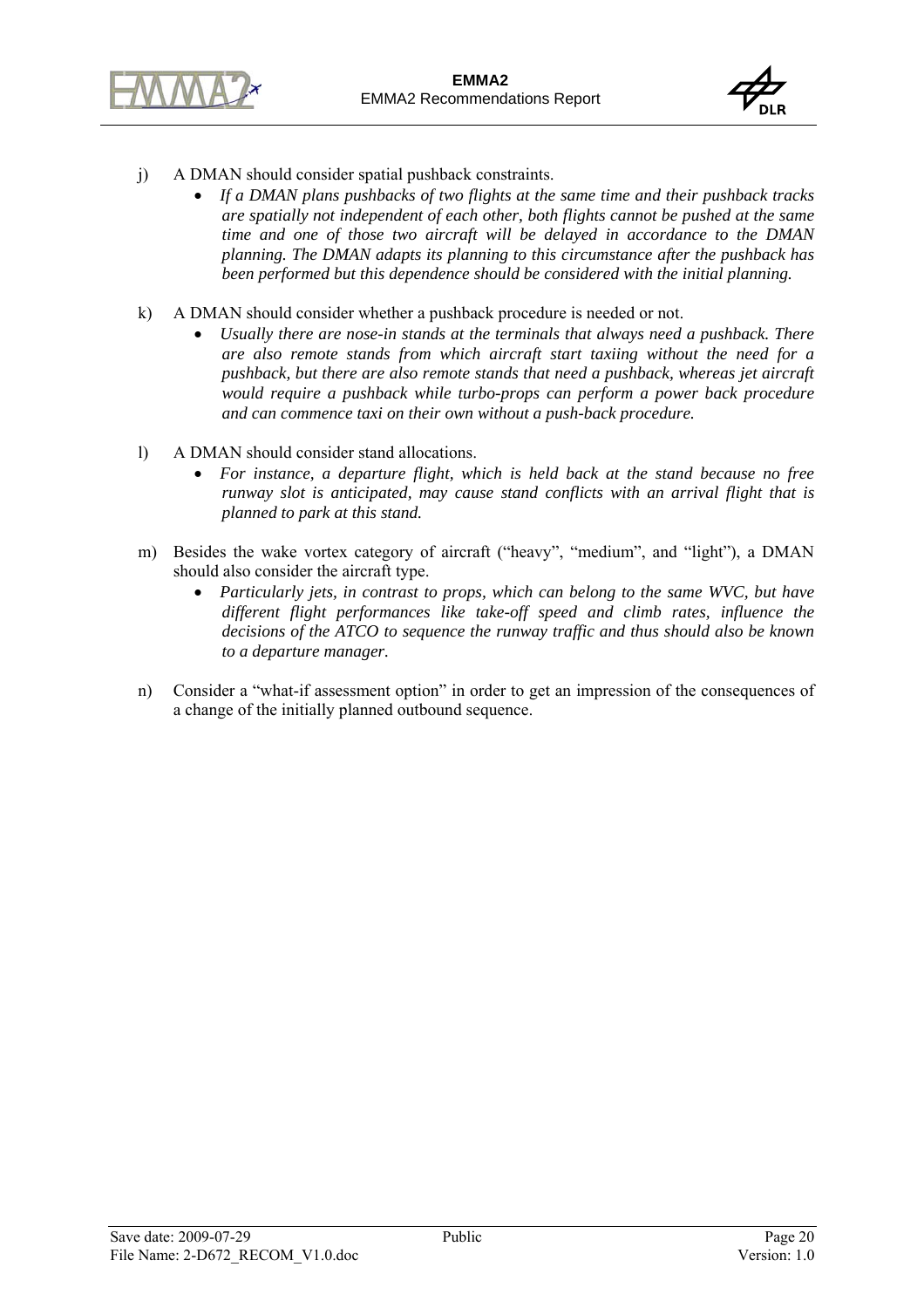

## **4.1.2 Service to Flight Crews**

### **4.1.2.1 Surface Movement Alerting**

This section deals with recommendations about surface movement alerting in the cockpit. The function can be used in two modes. When TAXI-CPDLC functionality is not available, the function uses only D-ATIS/NOTAM information. In case TAXI-CPDLC is available, the function uses clearance information to enable a more precise alerting scheme.

- a) The status information about runways and taxiways that should be provided to the crew is:
	- *Active runway direction.*
	- *Closed or partially closed runways and taxiways.*
- b) The information stated in a) should be visually available to the pilot directly on the Electronic Moving Map (EMM) to minimize the workload.
- c) The crew should get a visual indication when approaching a runway: this indication shall include the active runway direction.
- d) The crew should be alerted in case they try to land on, start on or cross a runway which is completely closed or closed respectively for landing or starting. The alert should come early enough to give the crew time to change their course.
- e) In case TAXI-CPDLC is available, the crew should be alerted when trying to enter a runway without the corresponding clearance.
- f) The alerts described in d) and e) should be in keeping with the general alerting scheme in the cockpit, associating visual alerts on both the navigation display and the primary flight display (PFD) as well as aural alerts corresponding to master caution and master warning alerts.

## **4.1.2.2 Ground Traffic Display**

This section deals with recommendations about ground traffic displayed on the moving map. The function strongly relies on the quality of received traffic data from ADS-B or TIS-B systems. The function will be useless and even hazardous if the accuracy of the traffic data (position, heading, ground speed, etc…) is not sufficient (see also chapters 4.1.1.1and 4.1.2.3).

- a) The traffic information that should be provided to the crew is:
	- *the position, the heading and the ground speed indications to allow pilots to anticipate potential conflicts.*
	- *the call sign and the type of each traffic because it facilitates the communication with ATC.*
- b) The displayed traffic symbols should be bigger than or equal to the real traffic size to prevent pilot using the system to misinterpret the distance between the own aircraft and other traffic.
- c) A mere traffic display is not sufficient. The conflicting traffic should be highlighted on the map.
- d) The traffic filtering should be a corner stone to the success of the traffic display function. Particularly, the traffic filtering should be compliant with operational needs and not saturate the map display. Basically, the movements that should not be displayed are:
	- *aircraft or vehicles behind the own ship*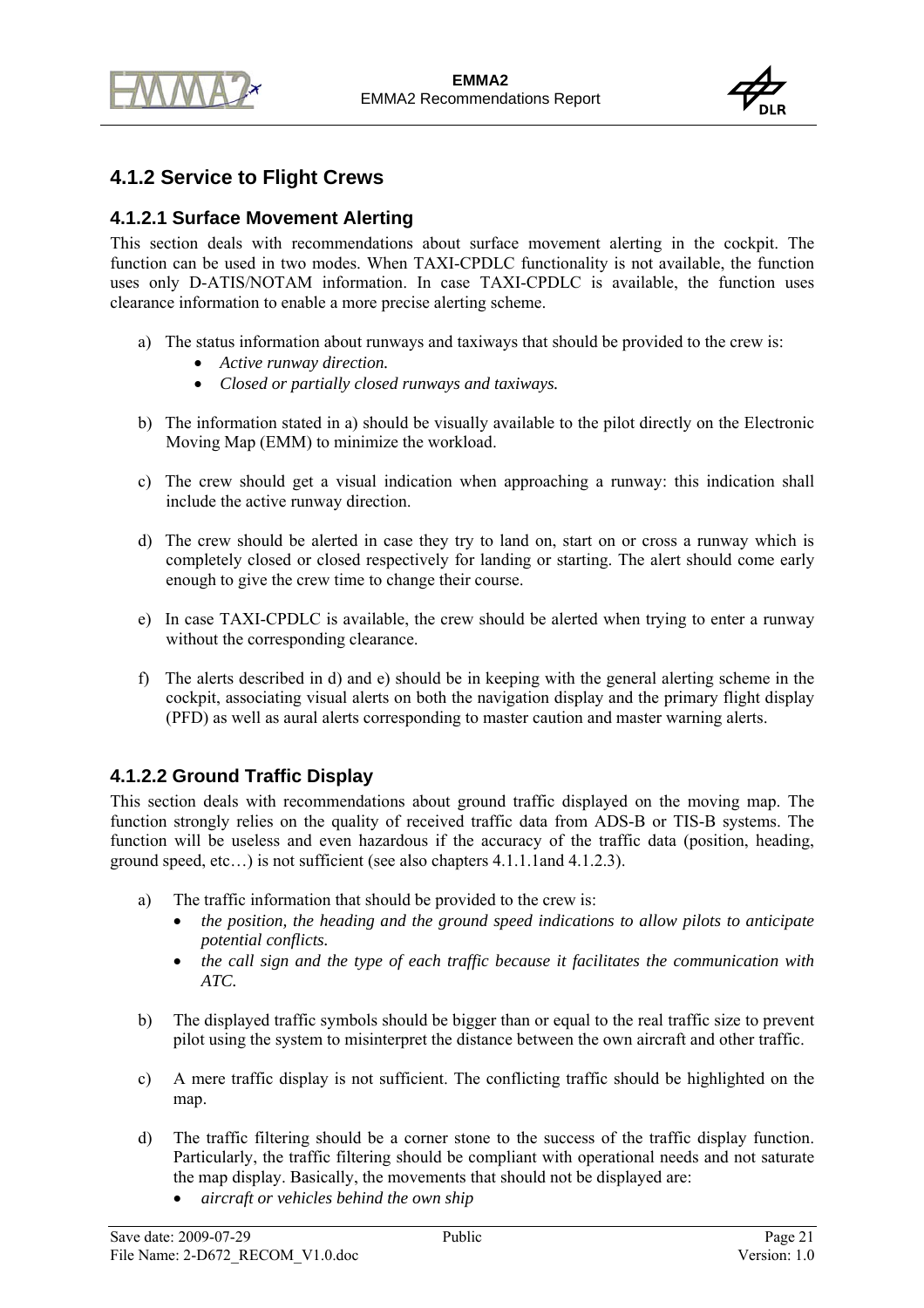



- *aircraft or vehicles in front of the own ship but located after a certain safety distance (this distance depends on the way the own ship is located on: taxiway or runway, however, it must be paid particular attention to a pop-up effect: the movement appear suddenly on the moving map)*
- *parked aircraft or vehicles*
- *The vehicles that have not priority on the aircraft unless they may conflict with the own ship<sup>4</sup>*

### **4.1.2.3 Traffic Conflict Detection**

The Traffic Conflict Detection (TCD) function was successfully tested. Pilots agreed that the Traffic Conflict Detection function is capable of being used appropriately on the surface movement area. The visual warnings presented on the EMM and on the PFD as well as audible warnings attracted the pilots' attention in case of traffic conflicts. The chosen HMI for the alerting was deemed intuitive, easy to interpret and acceptable by the pilots.

In the TCD trials three different data source configurations were exploited:

- *TIS-B data only (fed by the A-SMGCS ground surveillance function, based on MLAT, SSR and SMR)*
- *ADS-B data only*
- *both TIS-B and ADS-B data*

The result was that ADS-B data alone could not meet the needed accuracy to reliably detect potential conflict situations.

Further recommendation could be derived from the test results:

- a) As long as the accuracy of ADS-B does not meet the A-SMGCS performance requirements it is recommended to use only TIS-B or TIS-B and ADS-B data together.
- b) It is recommended to implement an intelligent traffic filter onboard in order to limit the traffic amount to those aircraft and vehicles that might enter into a conflict with the ownship, i.e. traffic in the vicinity. Such a filter would prevent overloading the onboard TCD function with irrelevant traffic that could delay the TCD processing.
- c) When solving a conflict there is always the risk to enter into another conflict (secondary conflict). In order to avoid such secondary conflicts intelligent resolution software shall be used.
- d) It is recommended to further develop a harmonised safety net, which exploits best the coexistence of on-board or/and ground detected conflicts, and to bring it to a regulatory basis.

### **4.1.2.4 TAXI-CPDLC**

#### **Expect Routing Information:**

a) The "expect routing" information enables the crew to anticipate the preparation of the taxi phase if information is provided timely and is reliable enough. In particular for taxi-out, it is thus recommended to receive onboard the EXPECT message with the departure clearance, either following pilots request or not, to have enough time to prepare the future taxi-out phase.

l <sup>4</sup> For instance, if the received traffic information is conformed to DTIF format defined in ARINC 735B specifying if a surface vehicle is a service or an emergency vehicle, service vehicle could be hidden where as emergency vehicle should be displayed.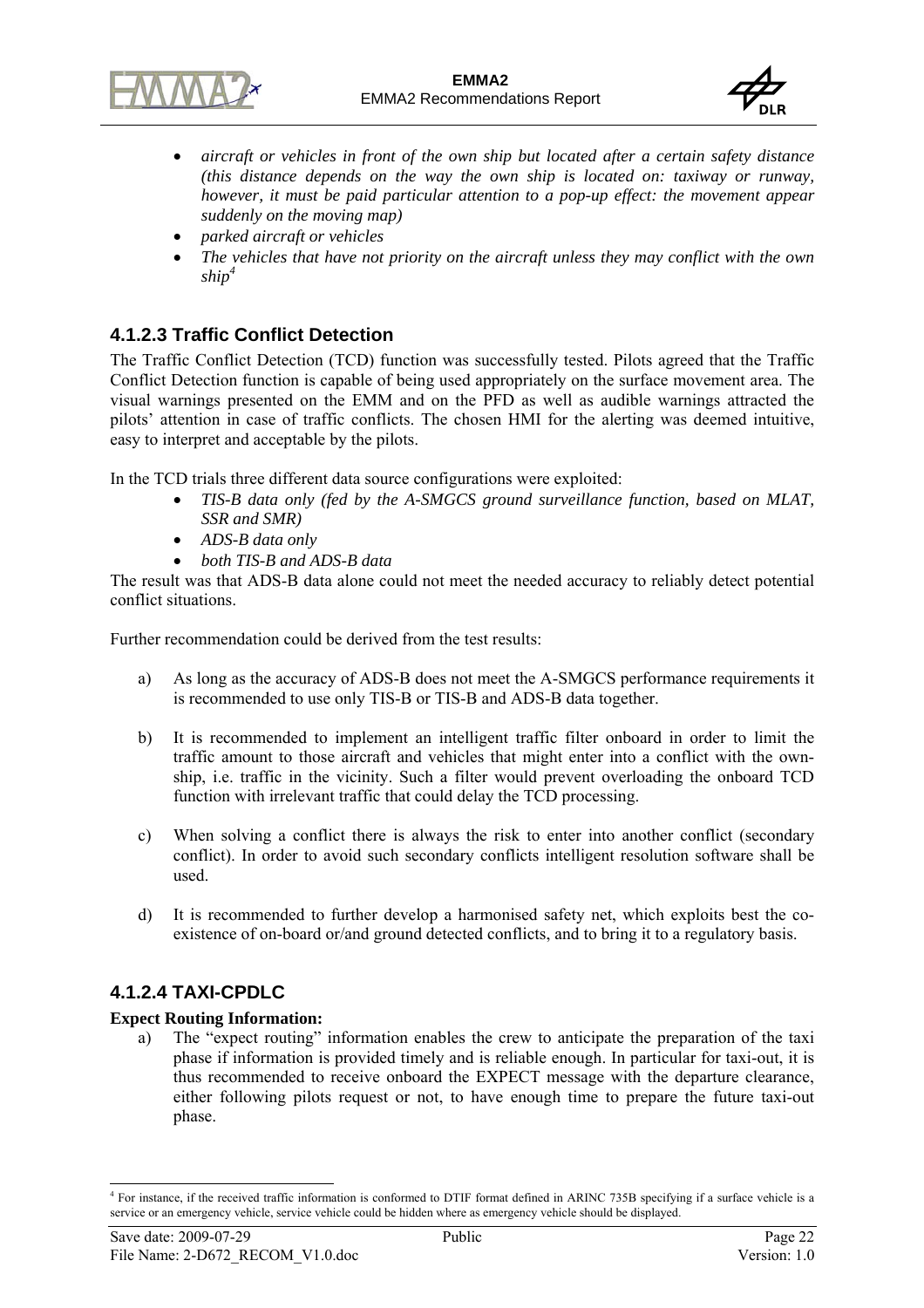



- b) Moreover, it is recommended to continue assessment to consolidate the need of EXPECT message in taxi-in phase by defining a scenario initialized before the initiation of the descent phase, including specific features such as the simulation of agreement between controllers and pilots about the runway exit after ATIS reception or by coupling the CPDLC ground clearances with a function like BTV.
	- *The feasibility of such function depends also on the availability of "ground forwarding" between the Approach and Airport Control centres (SWIM concept).*

#### **Taxi route clearance:**

- c) In order to reduce frequency congestion and misunderstandings between pilots and controllers that could possibly lead to critical events, it is recommended to support the flight crew during surface movement operations thanks to TAXI-CPDLC taxi clearances and their associated display on the airport moving map.
	- *However, different implementation steps may be envisioned to comply with the TAXI-CPDLC service according to the constraints imposed on onboard and ground sides. It is recommended to further determine which steps should be relevant, with regard to the global operational procedure which is under definition.*

#### **Mixed mode communication:**

- d) The priority of voice over datalink communications was assessed and recognised as fundamental. Indeed, it is recommended to carry on datalink communication in case of long term revision/traffic management whereas voice should be used in case of short term revision/traffic management.
- e) Therefore, to handle appropriately the voice/datalink switch, it is recommended that there should be a procedure that imposes the ATC to address the aircrew on the voice frequency to make clear that the ATC intends to deliver messages in voice when previous exchanges were in datalink and to disregard the previous relative message, which is invalidated. Afterwards, when switch back to datalink is envisioned, it is recommended that there should be a procedure that imposes the ATC to address the aircrew on the voice frequency to make clear that the ATC intends to deliver messages through datalink.
- f) In particular, it is recommended to further assess the appropriateness of voice phraseology used for a switch from datalink to voice to clearly invalidate a previous datalink clearance when voice is required. One proposal for the phraseology would be to start voice exchange by "DISREGARD CPDLC <xxx> message", where <xxx> stands for the invalidated clearance (e.g. Taxi).

#### **Runway clearance management:**

Trials also provided feedback to time-critical runway related clearances and thus to the impaired party line effect.

- g) Therefore, it is recommended in a first step to use voice as a primary clearance delivery means for runway.
- h) Nevertheless, it is recommended to deliver the datalink version of the voice clearance related to runway to ensure graphical consistency. Since the runway clearance would be handled through voice and the associated datalink message would only aim at supporting graphical consistency, it is recommended that the runway clearance should be acknowledged only through voice radio to limit pilots' workload.
- i) Considering the previous output, further testing of runway related data link clearances should be performed.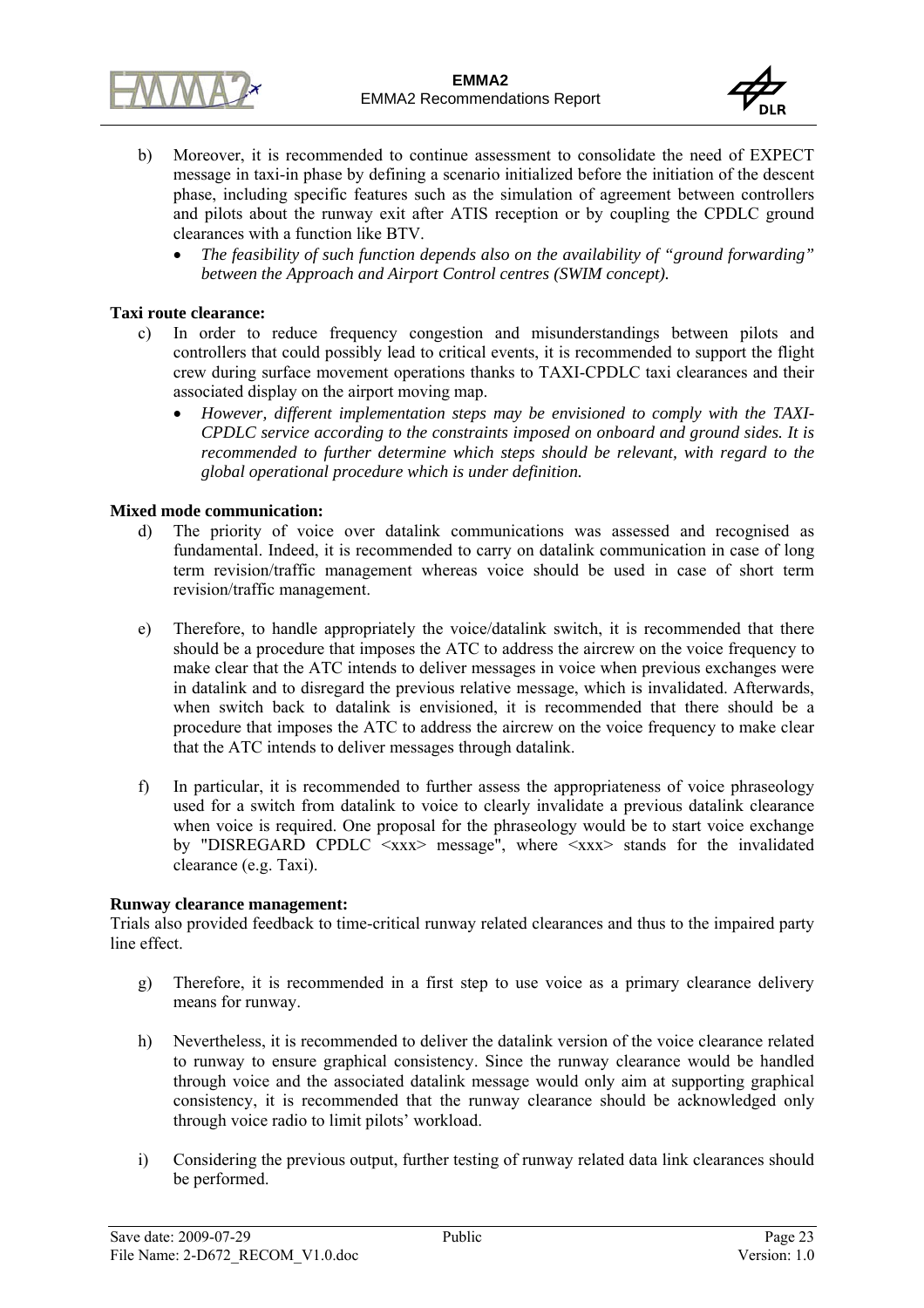



#### **Operational timer:**

The operational timer related to datalink message may be seen as a reminder for a dialogue still open.

- j) It is recommended to provide a feedback on a datalink message without answer in order to prevent that a data link dialogue becomes open-ended.
- k) Besides, it is recommended to envision different timer values according to the datalink messages category (short/easy to understand vs. long/hard to understand assuming the answer could be provided as soon as read, but not analyzed) to prevent systematic time-out. Therefore, it is recommended to perform trials to define convenient value for main cases, assuming the answer could be provided as soon as read, but not analyzed.
- l) Further on, it is recommended to define a procedure related to the expected behaviour in case of datalink message time out (e.g. switch to voice).

#### **Information to be shared between ATC and flight crew:**

The TAXI-CPDLC service relies on the exchange of taxi route related information between the ATCO and the crew. To provide a safe and efficient service, it is then recommended that:

- m) both ground and cockpit systems integrity should be guaranteed and that the databases for routing should be shared between ground and onboard .
- n) Moreover, the provided data should be defined in such a way that it enables the graphical system to represent the complete seamless trajectory.
	- *For instance, if the voice phraseology and taxi way designations currently used were directly transferred into datalink messages, ambiguities would quite often prevent the onboard system to recreate a complete seamless trajectory. Phraseology and shared data between the flight crew should be based on logical routings with logical nomenclature.*

#### **Procedures and messages:**

Preliminary procedures can be envisaged; though several open points need to be further studied. A proposal further to all trials done is presented in the airborne validation reports [12] [13] and a PowerPoint presentation [14]. The documents also provide the list of messages recommended as technical enablers for standardisation.

#### **Open issues:**

Some general issues need to be addressed in order to enable these new services:

- o) Deployment on airports should be harmonised in the sense that services should be "clustered": On-board procedures cannot change drastically from one airport to another (counterpart of the handling of "mixed' equipped/non-equipped traffic for the controller).
- p) It has to be noted that for the same reasons, the list of possible messages should be concise and unambiguous (one purpose / one type of message).
- q) The onboard procedure should not differ from airport to airport.
- r) The cockpit HMIs should remain intuitive.
- s) Ground forwarding/SWIM concept is needed for the taxi-in.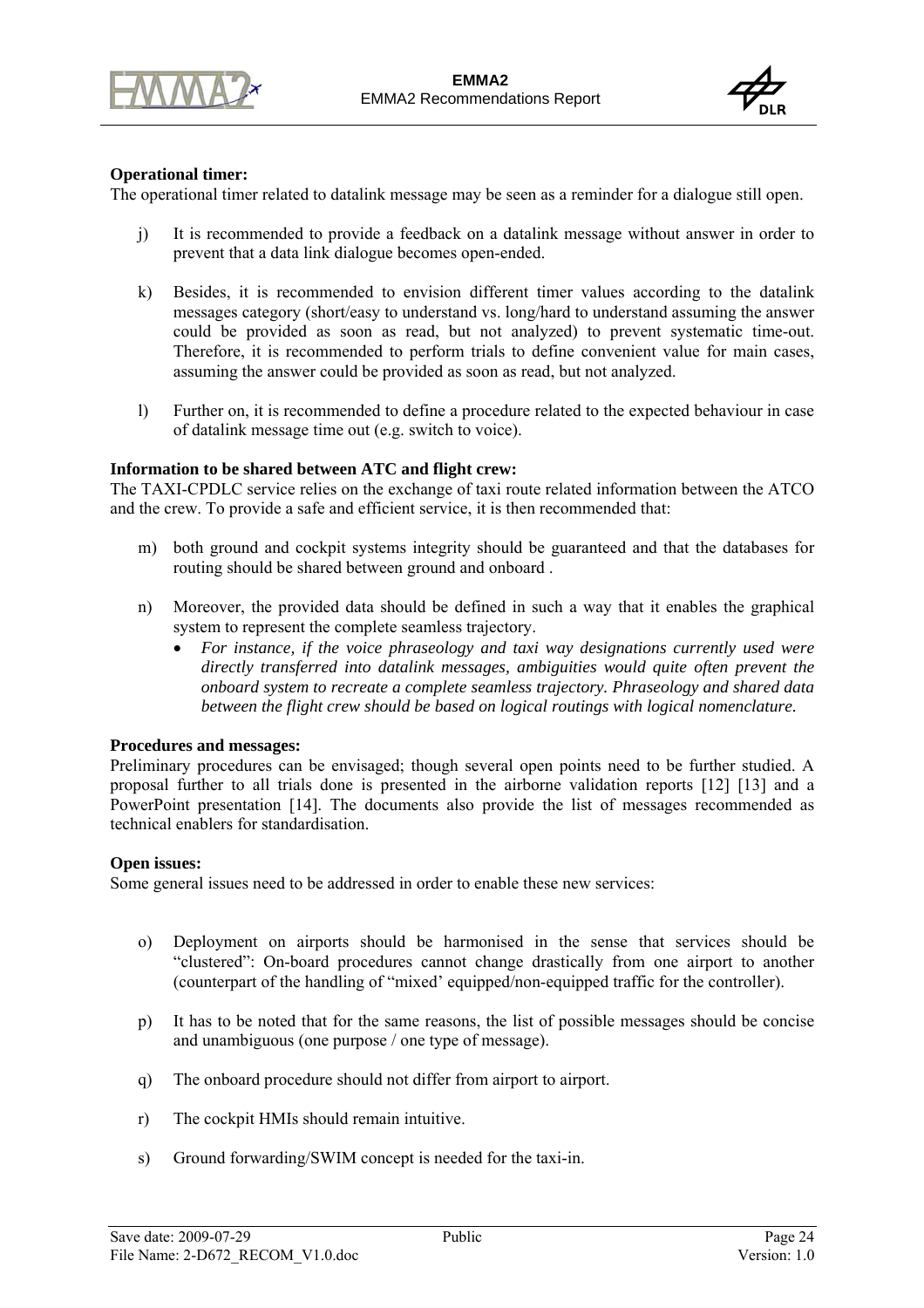



t) Further studies should be conducted on the capacity with nominal and high number of users on the network. If risks are identified, means different from TAXI-CPDLC could be studied in order to be able to cope with network capacity.

## **4.1.2.5 HUD Surface Guidance Symbology**

A head up display (HUD) turned out as a very promising tool to support the taxiing pilot to navigate and steer the aircraft along its cleared taxi route, particularly in very adverse sight conditions. A HUD increases the pilots' local situation awareness by emphasising the outside view and providing of additional information, which are superimposed on the real outside view, e.g. the edges of taxiways or other traffic. The following information should be displayed on the HUD:

- a) The name of the current taxiway the own ship is taxiing and the name of the taxiway connected to the current taxiway<sup>5</sup>.
- b) SMA indications concerning the runway should be displayed on the HUD.
- c) The taxi route should be displayed in a conformal way in the HUD. The expected route should not be displayed.
- d) The border symbols of the taxi route should be inside the real pavement.
- e) The distance between consecutive border symbols should be normalized in order to help the pilot to estimate its ground speed and the distance to another aircraft.
- f) The ground speed should be indicated on the HUD. Over-speed indication should be visible (closer to the pilot vision area) or a vocal alert should be attached to over-speed.

Particularly for large aircraft, HUD surface guidance symbology (SGS) should provide specific means to not taxi off the pavement into the grass:

- g) A 2D top sight view should be displayed inside turns or near the end of the cleared route particularly for large aircraft to help pilots to keep their wheels on the pavement. Indeed, in sharp turns, all conformal symbols defining the taxi route may disappear for large aircraft. The 2D top sight view should pop up with a smooth transition.
- h) The end of the cleared taxi route should be indicated by conformal stop symbols and should be indicated in the 2D top sight view.
- i) Specific symbols to help the pilot to taxi its aircraft on taxiways should be displayed on the HUD. These guidance symbols should be filtered in order to maximize the usability of the guidance without loss of accuracy concerning the aircraft taxiing. Anticipation indications should not interfere with guidance ones. Indeed, pilots shall interpret in the same time two different cues (anticipation and guidance) and they do not know which one they shall follow up.

## **4.1.2.6 Ground to Air Database Upload Function**

The following main recommendations about a ground to air database upload function shall be mentioned:

l  $5$  If a taxi route is digitally available, only most important taxiways connected to the route should be displayed in order to not saturate the Head-Up-Display.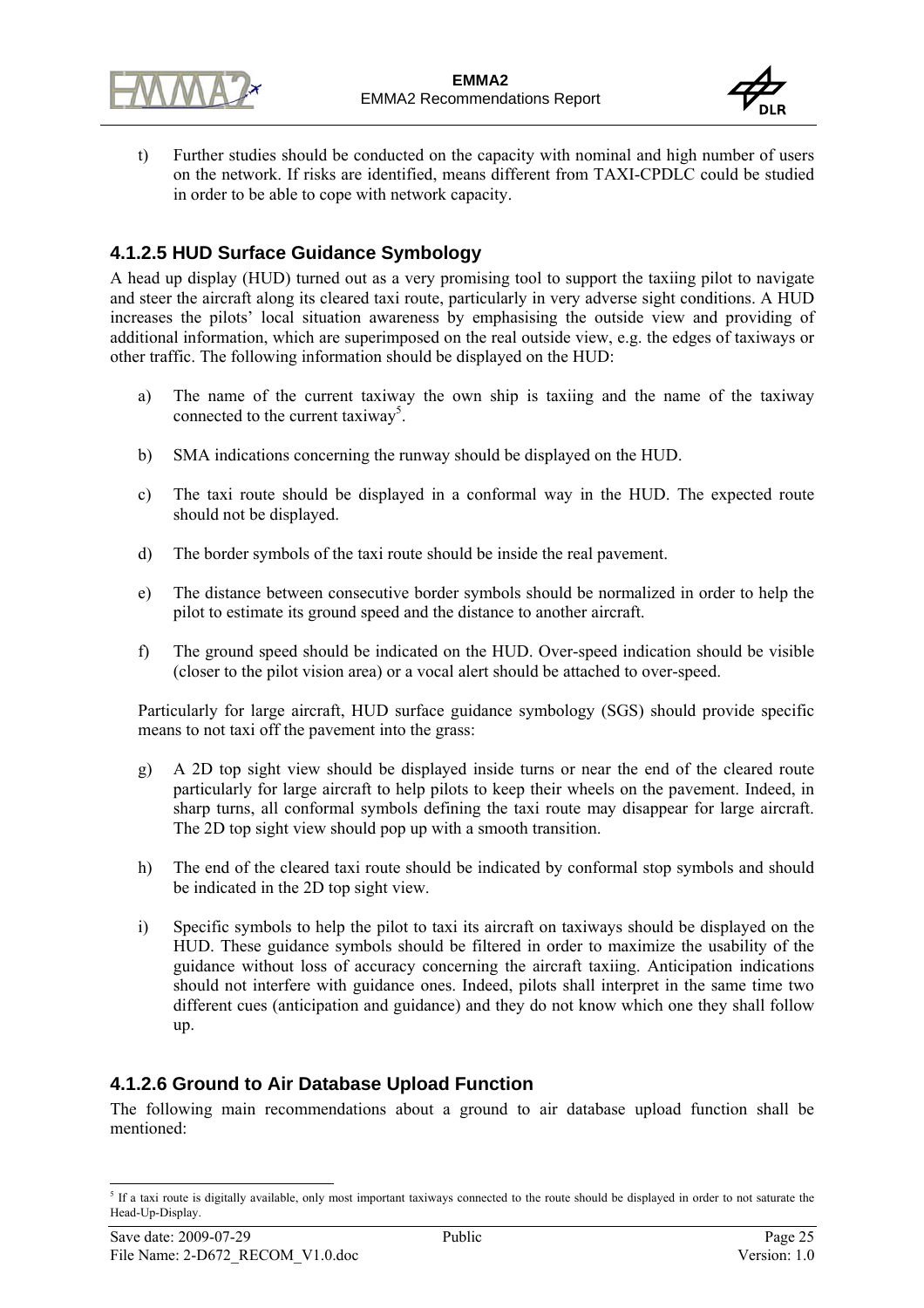



- a) D-ATIS/NOTAM Information concerning the status of runways and taxiways of the origin, destination and alternate airports should be electronically available in the cockpit. The active runway direction and closed or partially closed runways and taxiways are the most relevant information.
- b) The crew should have the possibility to interact with the uploaded information: changing the status of a given runway for example. The MCDU has proven to be a good means for this interaction.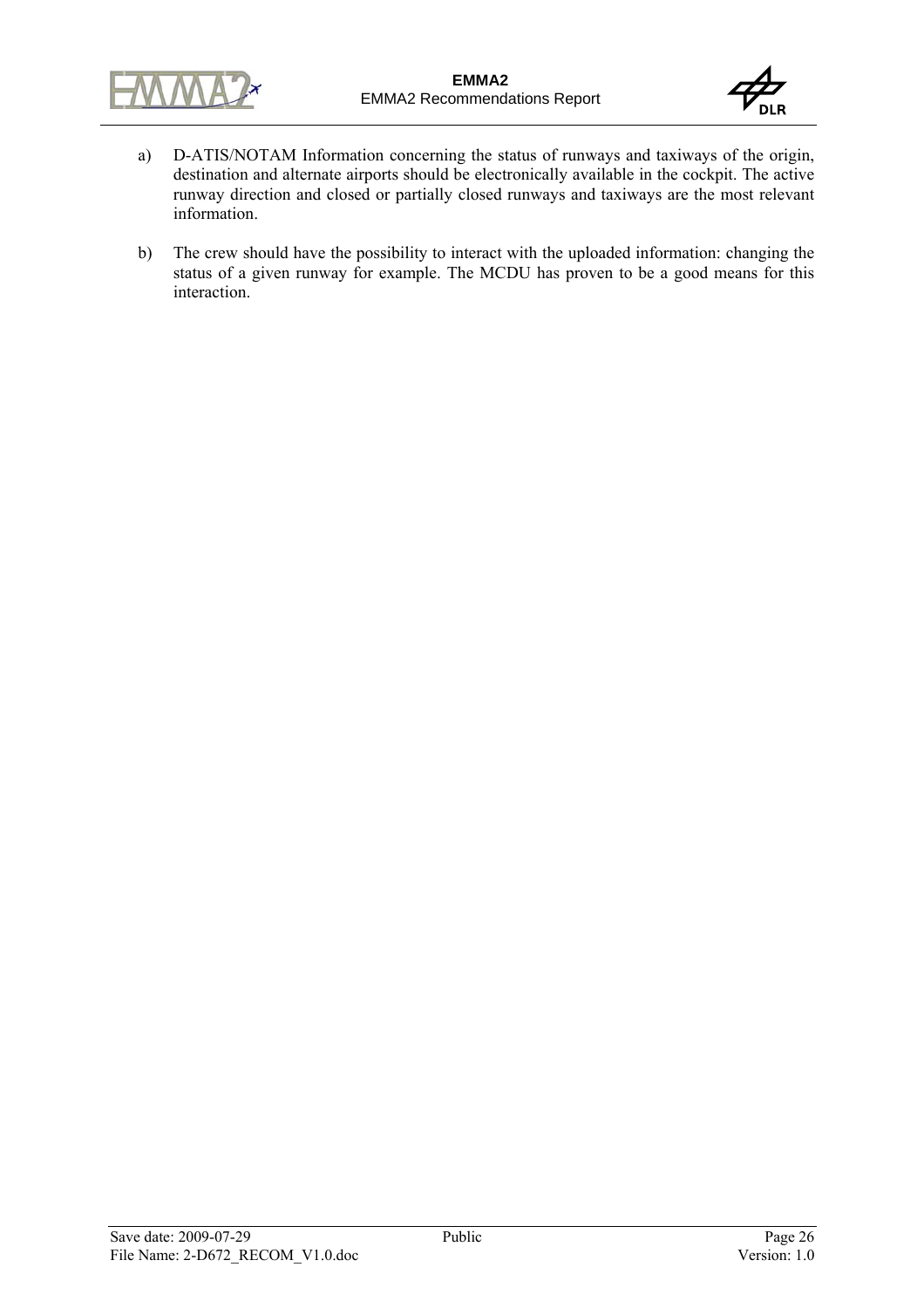



## **4.1.3 Service to Vehicle Drivers**

Since every equipped car broadcasts its GPS position, it is proposed to display this position on a moving map in order to enhance the situational awareness of drivers. Besides displaying the vehicle position, the device is meant to trigger an alert when the vehicle infringed a restricted pre-defined area.

The following recommendations are to be considered when implementing service to vehicle drivers:

- a) Ensure that the system accommodates every speed and direction necessary for operational use.
- b) Ensure that the alerting system triggers alerts at incursion of restricted area.
- c) Ensure that the equipment is easy to install.
- d) Check that boot time is quick.
- e) The design of the map should be carefully considered so that HMI usability requirements are met (e.g. use of colour, information readability, thickness of the lines…).
- f) Ensure the timeliness and integrity of the information presented.

Two types of drivers are to be distinguished:

- regular drivers, who know the airport very well, use cars that are permitted to drive on taxiways and are equipped as such; and
- occasional drivers, who are authorised to drive on the airport but mostly, have a dedicated mission (i.e. they do not do this frequently).

These two kinds of users may have different needs. When regular drivers know the airport well, they seem to particularly need a moving map display in low visibility conditions. But they would remain very reluctant to use it in low visibility if the surrounding traffic is not displayed. Occasional drivers would need a moving map display in any visibility condition, but the system would have to be portable and for plug-in use in order to be able to equip all cars equally. Regarding occasional drivers, be aware that the use of a moving map will not improve their knowledge about the airport or its layout.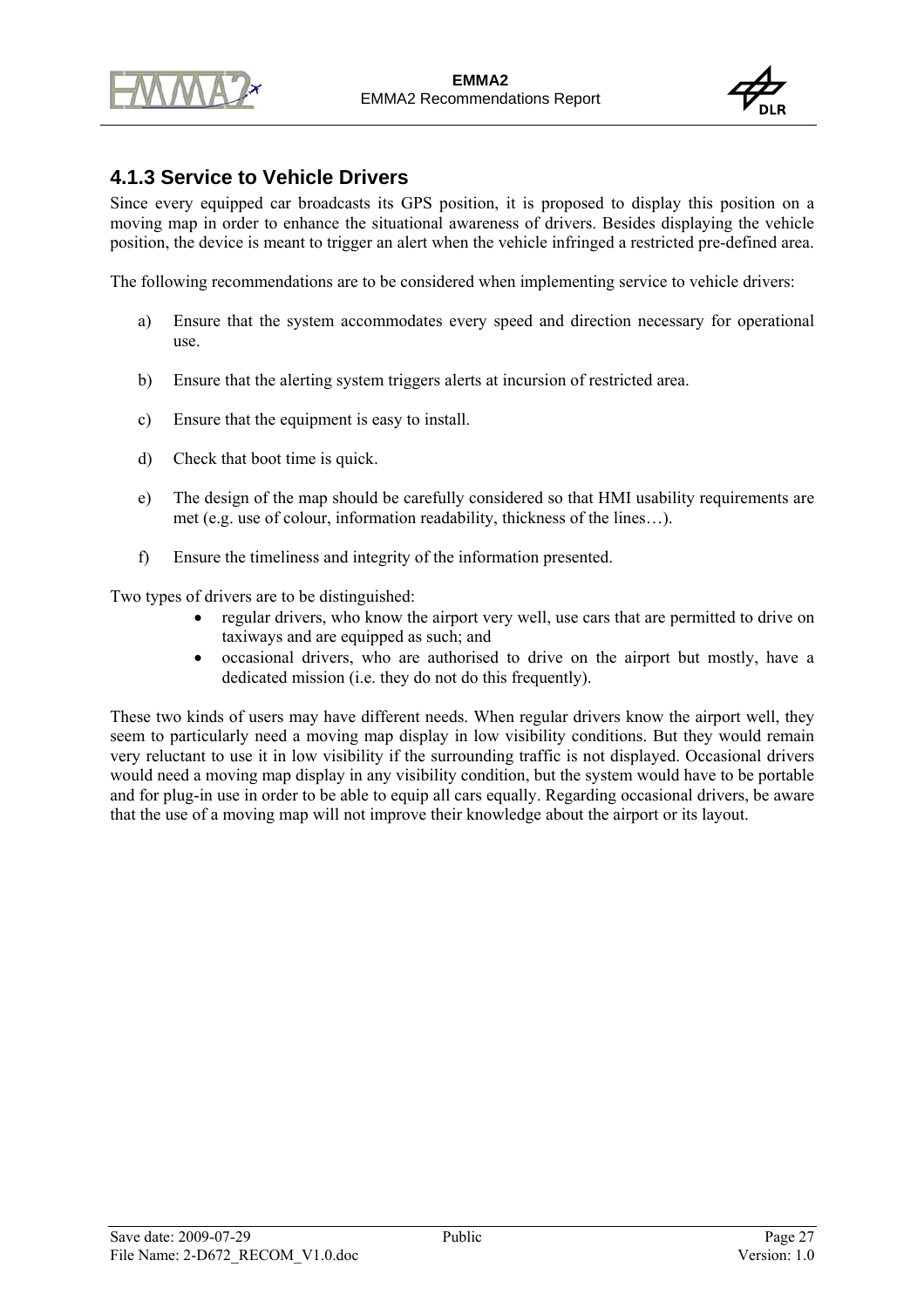



# **4.2 Recommendations related to Technical and Operational Requirements**

The EMMA2 project generated a generic set of operational and technical requirements for higher-level A-SMGCS. Where possible and relevant, these requirements were derived or extracted directly from the source documents from ICAO, EUROCONTROL, EUROCAE and RTCA. The operational requirements were the parent requirements for most of the technical requirements.

A series of exercises has been carried out to verify different subsets of the requirements, both in simulation and during the on-site tests.

In some cases, it has been found that the operational requirements, which mostly originate from the ICAO Doc 9830 Manual of A-SMGCS [18], appear to be inadequately or imprecisely defined, or defined so stringently that implementation costs would become prohibitive. This was not the case with the EUROCONTROL and EUROCAE requirements, which are more recent and address only A-SMGCS Levels 1 and 2. Most of the latter requirements were already validated during the EMMA project. The requirements in Doc 9830 were written before A-SMGCS was widely implemented and they have not been validated outside of EMMA.

## **Recommendations for Update of ICAO Doc. 9830**

The EMMA2 consortium recommends that **EUROCONTROL approach ICAO to take action to revisit Doc. 9830 Manual of A-SMGCS** and, where necessary, to modify the relevant requirements. In particular, the following paragraphs should be modified or in some cases suppressed:

- a) 2.5.2.3. This paragraph proposes a function for automatic calculation and assignment of a route. The EMMA2 consortium is of the opinion that route assignment should be done manually by the controller on giving the taxi clearance. The routing tool may calculate and propose a route automatically but, since there is always a requirement for human monitoring and a manual override of the function, the routing function should only be considered as having two modes of operation: "manual" or "semi-automatic". We recommend ICAO to modify the paragraph accordingly.
- b) 2.6.9.4. This paragraph states that an A-SMGCS should be restartable with a recovery time of a few seconds. No rationale is given for this requirement but presumably it refers to the restart of automated parts of the A-SMGCS, i.e. items of equipment. While it is understandable that rapid recovery after an equipment failure is desirable, modern computer systems (commonly employed for A-SMGCS and other ATM applications) require up to several minutes to boot up. Employing redundant configurations to ensure that no single failure can cause the loss of vital functions provides mitigation in the event of failure. In the unlikely event of simultaneous multiple failures, contingency procedures need to be applied to safely handle traffic until normal service is restored. Once a system has failed to this extent, a recovery time of a few minutes should not be significant. We therefore recommend that ICAO relax this requirement.
- c) 3.4.1.15 This paragraph suggests that a longitudinal accuracy of at least 20m is needed but it makes a recommendation for 6m accuracy. This is not entirely consistent with the  $\pm$ 7.5m requirement in §4.2.3 of the same document (see below).
- d) 3.4.5.2. This paragraph is identical to §3.4.4.2 in the same document. We recommend ICAO to delete it.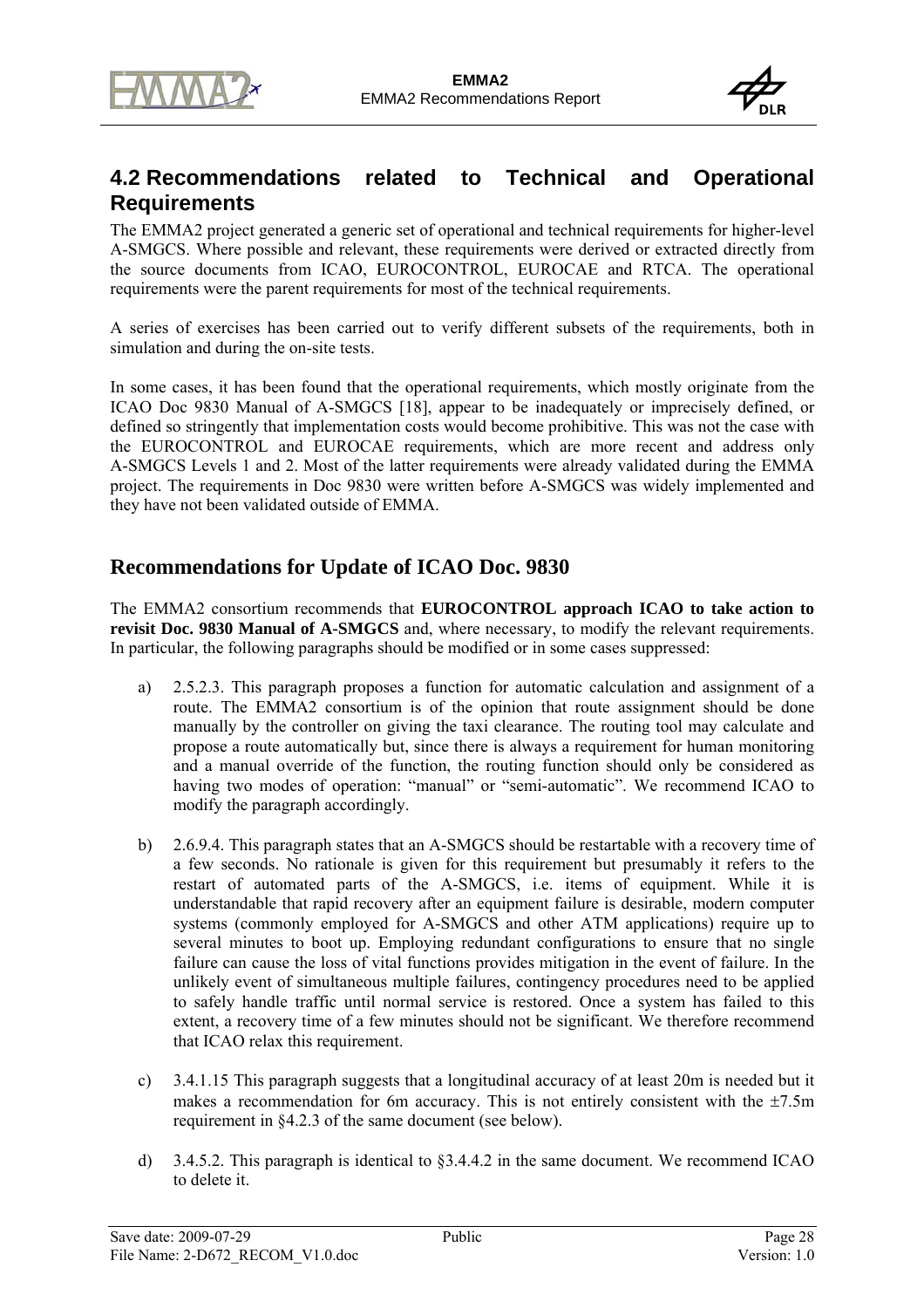



- e) 3.5.7.1. This paragraph recommends the use of a common A-SMGCS position reference point on aircraft and vehicles (but not other objects?) and lists four possible alternatives. We recommend ICAO to standardise on a single common reference point, namely the mid-point of the longitudinal axis.
- f) 4.1.1.2 and 4.1.1.3 on Safety. These paragraphs provide target levels of safety that at best are only rough generic guidelines. We recommend that the paragraph be suppressed to avoid possible misunderstanding or misuse. Safety requirements can only be established through a thorough safety assessment of each A-SMGCS site. In addition, a continuous safety assessment process must be established to ensure that safety is maintained as traffic levels increase and as the airport and the A-SMGCS evolve.
- g) 4.1.1.8. This paragraph sets a speed accuracy requirement of  $\pm 2$ km/h (1kt), which no existing A-SMGCS surveillance is able to achieve. No rationale is given for this requirement, and it is inconsistent with the position accuracy requirement of  $\pm$ 7.5m (§4.2.3) at the required update rate of once per second (§4.2.4). In practice, the achievable accuracy needs to be related to the speed of the object being tracked. The stated speed accuracy may be achievable for targets moving at steady speeds greater than about 15kt, but at lower speeds the requirement must be relaxed. Alternatively, a more exacting figure for overall position accuracy (e.g. ±0.5m) and/or a higher update rate needs to be specified.
- h) 4.1.1.10. This paragraph sets a direction accuracy requirement of  $\pm 1^{\circ}$ , which no existing A-SMGCS is able to achieve. No rationale is given for this requirement, and it is inconsistent with the position accuracy requirement of  $\pm$ 7.5m (§4.2.3) at the required update rate of once per second (§4.2.4). In fact, the achievable accuracy needs to be related to the speed. The stated speed accuracy may be achievable for targets moving at steady speeds greater than about 15kt, but at lower speeds the requirement must be relaxed. Alternatively, a more exacting figure for overall position accuracy (e.g.  $\pm 0.5$ m) and/or a higher update rate needs to be specified.
- i) 4.2.3. The first sentence of this paragraph sets a position accuracy requirement of  $\pm$ 7.5m. The EUROCAE ED-87B MASPS document specifies  $\pm$ 7.5m on the manoeuvring area and  $\pm$ 12m on apron areas (both with a 95% confidence level). Furthermore, the MASPS states that for airborne aircraft arriving or departing the aerodrome, the position and speed requirements can be relaxed to those of the approach surveillance radar system. We recommend that ICAO either suppress the paragraph or harmonise with the EUROCAE requirements.
- j) 4.2.3. The second sentence of this paragraph sets a height accuracy requirement of  $\pm$  10m, which is more stringent than the requirement for current barometric altitude measurement equipment on-board aircraft. No rationale is given for this requirement. Downlinked altimeter information (Mode C) is the usual source of height information for existing A-SMGCS. A-SMGCS users (tower controllers) are generally not concerned to know the exact height of aircraft, only to know whether they are arriving or departing, airborne or on the ground. Normal barometric altitude information combined with "weight-on- wheels" indication is perfectly adequate for this. We recommend ICAO to change the requirement to  $\pm 25$ m.
- k) 4.2.4. This paragraph sets an identification update rate requirement of once per second, which is inconsistent with the current performance requirements for aircraft transponders from which the A-SMGCS receives identification information. No rationale is given for this requirement. With current technology, it is not possible to achieve an update rate of once per second for confirming the identification of stationary aircraft. This is because the on-board Mode S transponder automatically selects 'low squitter rate' (4.8s - 5.2s) when the aircraft is stationary on the ground. The identification information output from the A-SMGCS can still be updated once per second but the confirmation from the transponder will only be received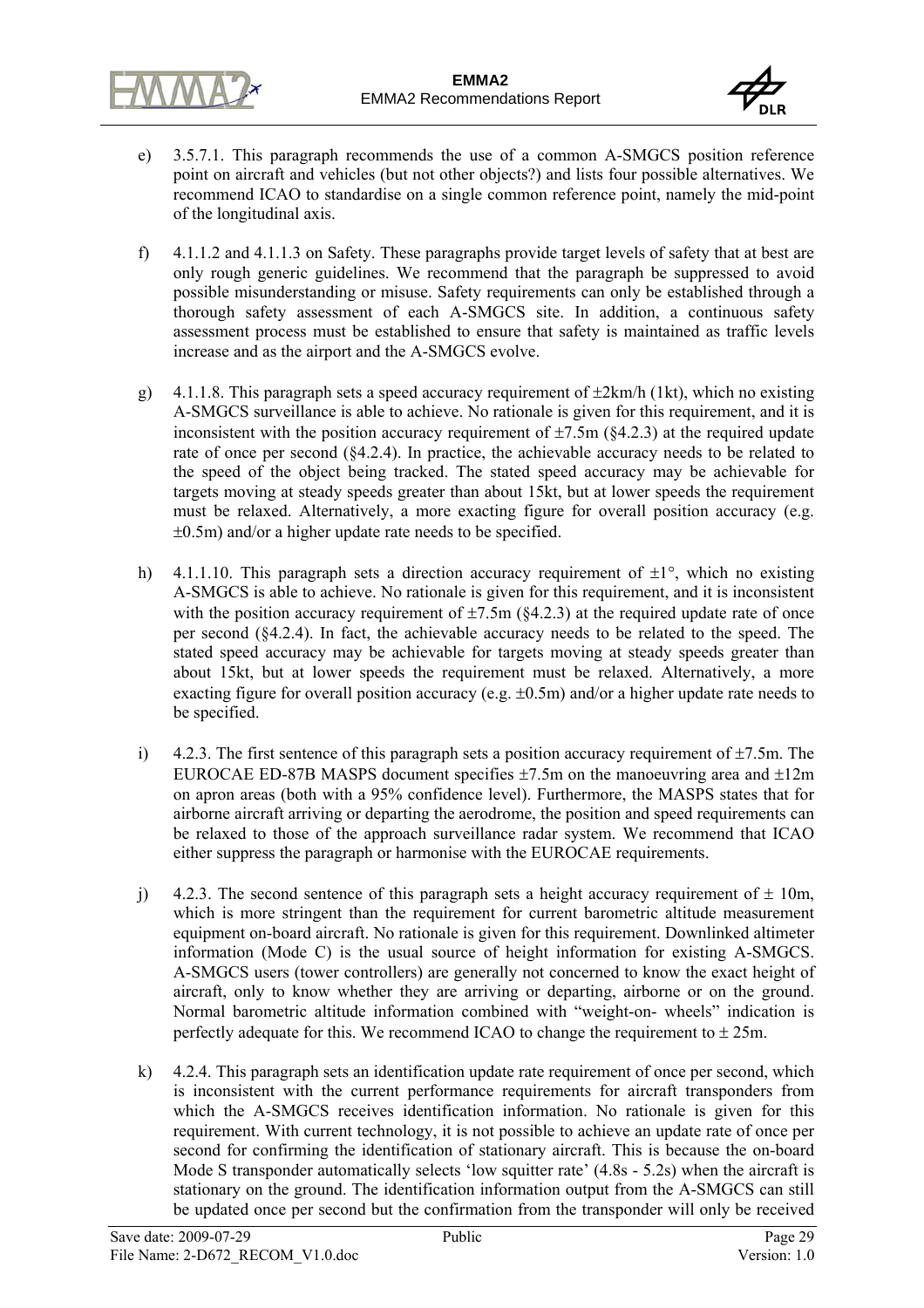



every five seconds. We recommend ICAO to change the requirement to once every 10 seconds, which EMMA2 controllers believe is sufficient.

- l) 4.3.1. This paragraph sets failure rates for the routing function. Since no rationale is given and no corresponding failure rates are given for other elements of the system, we recommend ICAO to suppress the paragraph.
- m) Appendices A-E. The information in these appendices is outdated and we recommend ICAO to remove them.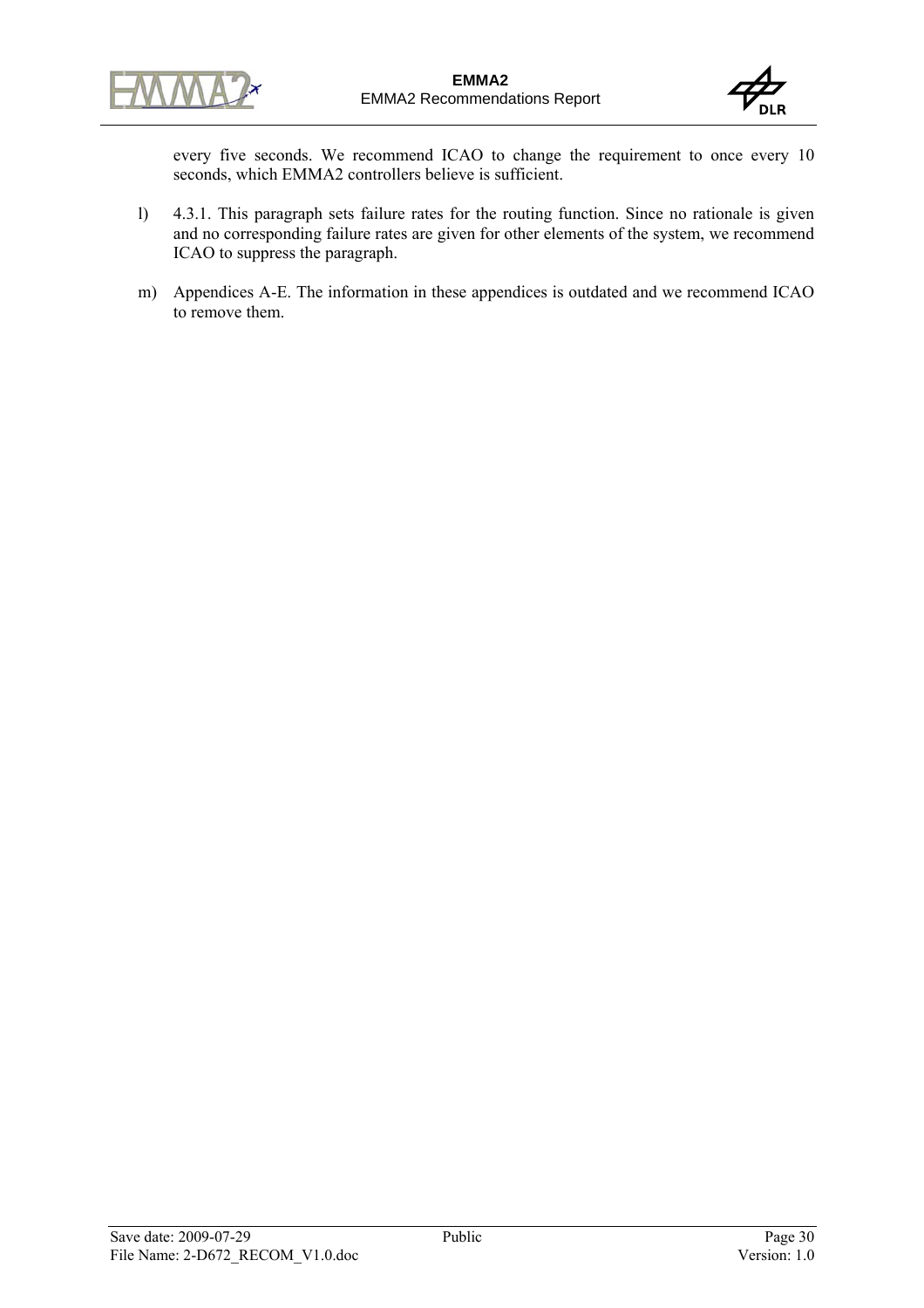



# **4.3 Recommendations related to the Validation Process**

Validation of operational concepts should be considered as an integrated element of their development and refinement with the objective to verify their feasibility, acceptability and contribution to achieve defined performance objectives. The European Operational Concept Validation Methodology (E-OCVM) describes a standardised approach to concept validation for European projects which was also implemented by the EMMA2 project. EMMA2 experienced the typical challenges to be expected in the validation of a complex operational concept, which depends heavily on the availability of adequate technological enablers related to different operational requirements and functionalities.

A very important first step is the mapping of concept elements to be validated, together with the underlying enablers, against the overall operational concept. Depending on technologies chosen, local circumstances of validation sites, the maturity of concept and technologies, individual validation exercises can be quite different. One of the most important steps for a technological project like EMMA2 is therefore a validation process which is well organised and agreed by the partners, including the establishment of a common validation strategy.

The EMMA2 validation activities led to the development of the following main V&V recommendations:

- a) Assuming common guidelines, a common and coordinated validation strategy and plan, it is highly recommended to foresee continuous exchanges on their implementation in view of a common analysis of results, in particular validation activities are performed on different test sites and on different services/functions. This approach is essential if the conclusions from the validation activities should be valid not only for one or more specific experimental settings, but at a more general level.
- b) In order to take account of local requirements and developments during the development and validation process, feedback mechanisms and appropriate flexibility to adapt the validation plan should be built in. This requires also a Risk Management Plan as part of the validation strategy, listing all possible risks occurring from step 2.1 to step 4.3 of E-OCVM and offering mitigation plans addressing the identified risks.
	- *The EMMA2 validation activities were for example influenced by the (un)availability of mature enablers for high level services, which represents an important constraint on the*  validation of future concepts. EMMA2 experienced an increased attention to further *develop and refine certain enablers, which can run into the risk of distracting efforts from the validation of other services/tools that were initially foreseen by the project objectives. A risk management plan could establish acceptability thresholds, e.g. for the enablers, and back-up solutions in order to keep an overall balance between adaptation of enablers and service validation.*
- c) When investigating services with a strong interaction between Tower and cockpit, like TAXI-CPDLC, always use a complete experimental setting including both ATCOs in a tower and pilots in a cockpit environment in order to be able to derive reasonable results based on a complete interaction loop.
- d) In real-time simulations **use** very high density traffic scenarios in order to evoke current surface management problems (high workload, stop and go taxiing, overloaded R/T frequency, etc.) in order to enable the new services to reveal their effects in terms of expected benefits (e.g. reduced taxi time or improved punctuality).
- e) Real-time simulations (RTS) and on-site trials (OST) are complementary validation exercises in terms of measuring operational feasibility and improvements. It is recommended to always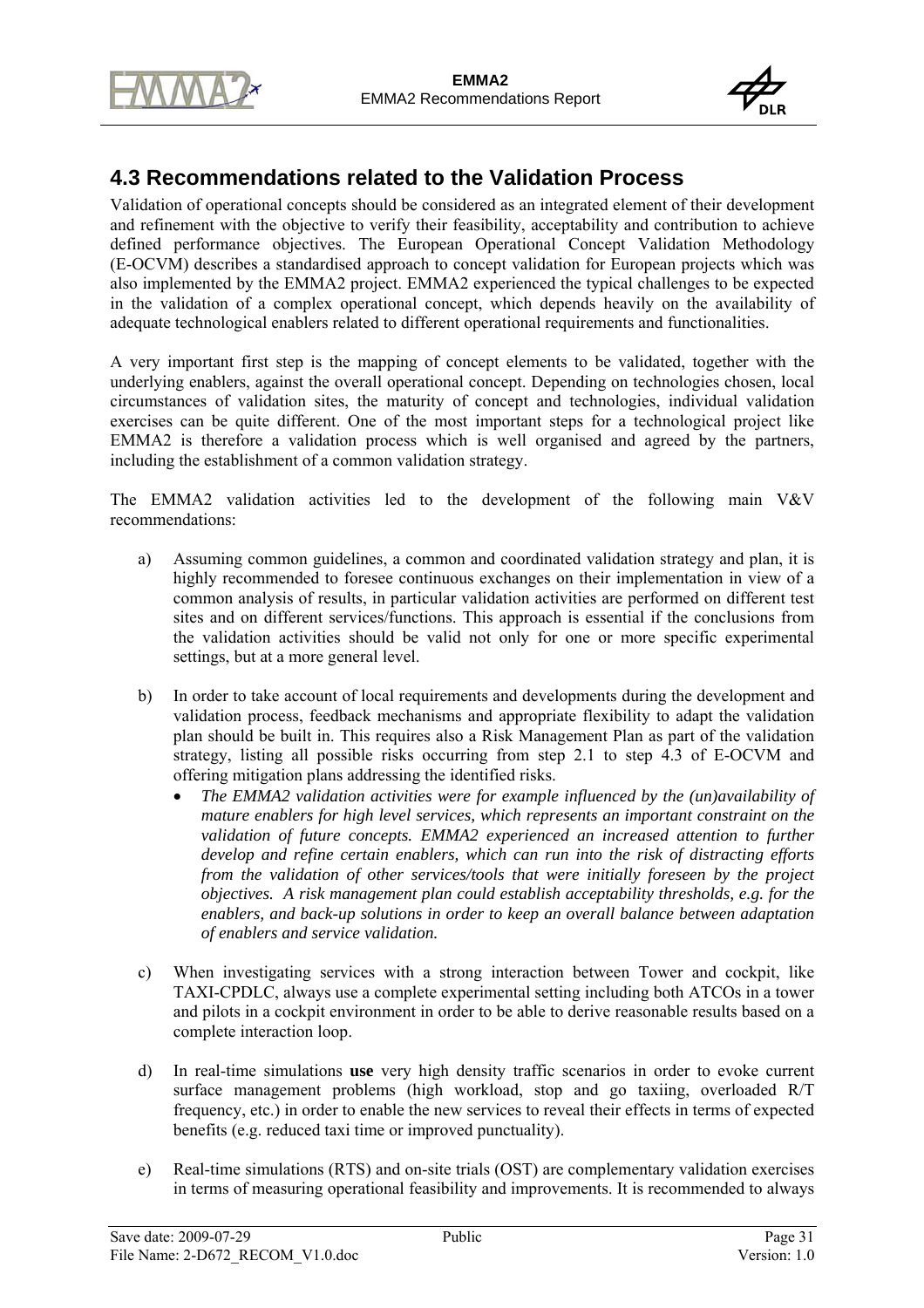



perform both exercises and to compare and integrate the results when new system/services or procedures have to be validated.

- *However, the EMMA2 experience shows that on-site trials (field trials) do only add value if the new prototype system is stable and mature, otherwise is strictly recommended to replace them with more RTS cycles, helping in refining and tuning system requirements.*
- f) Depending on the maturity level of the service/system, plan different validation activities and take into account several validation cycles depending on the validation results.
	- *operational improvements can be assessed in parallel to operational feasibility assessments, but as long operational feasibility has not been proven, operational improvement results should not be taken into account beyond a doubt*
	- *when operational feasibility is not given, take the new user comments/requirements into account by improving the system and perform a further iteration as long as feasibility is given finally*
- g) In order to find evidence to validate a new service, it is useful to consider both quantitative (e.g. measured performance such as taxi time, or workload questionnaire) and qualitative assessments (i.e. ATCOs' debriefing comments, observations). Differences in both results could point to previously unnoticed biases in the validation set-up or misinterpretations by simulation subjects, and should be further elaborated in debriefing sessions. Such assessments could bring valuable input to both technological and concept development activities.
- h) In order to be able to compare results of different A-SMGCS validation campaigns, worldwide harmonised and accepted indicators, measurement tools and metrics should be defined, developed and used finally. The EMMA2 validation strategy could deal as the basis (see [6] [7]).
- i) RTS offer excellent possibilities for support of safety assessments. In RTS, critical scenarios can be evaluated and more detailed information on possible operational bottlenecks can be obtained. Evaluation of these scenarios can help to improve the quality of frequency assessments and risk tolerability assessments. Finally, further application of detailed risk modelling could deliver more precise insight into the risk, and use of more measured or reported data instead of expert opinion could decrease uncertainty.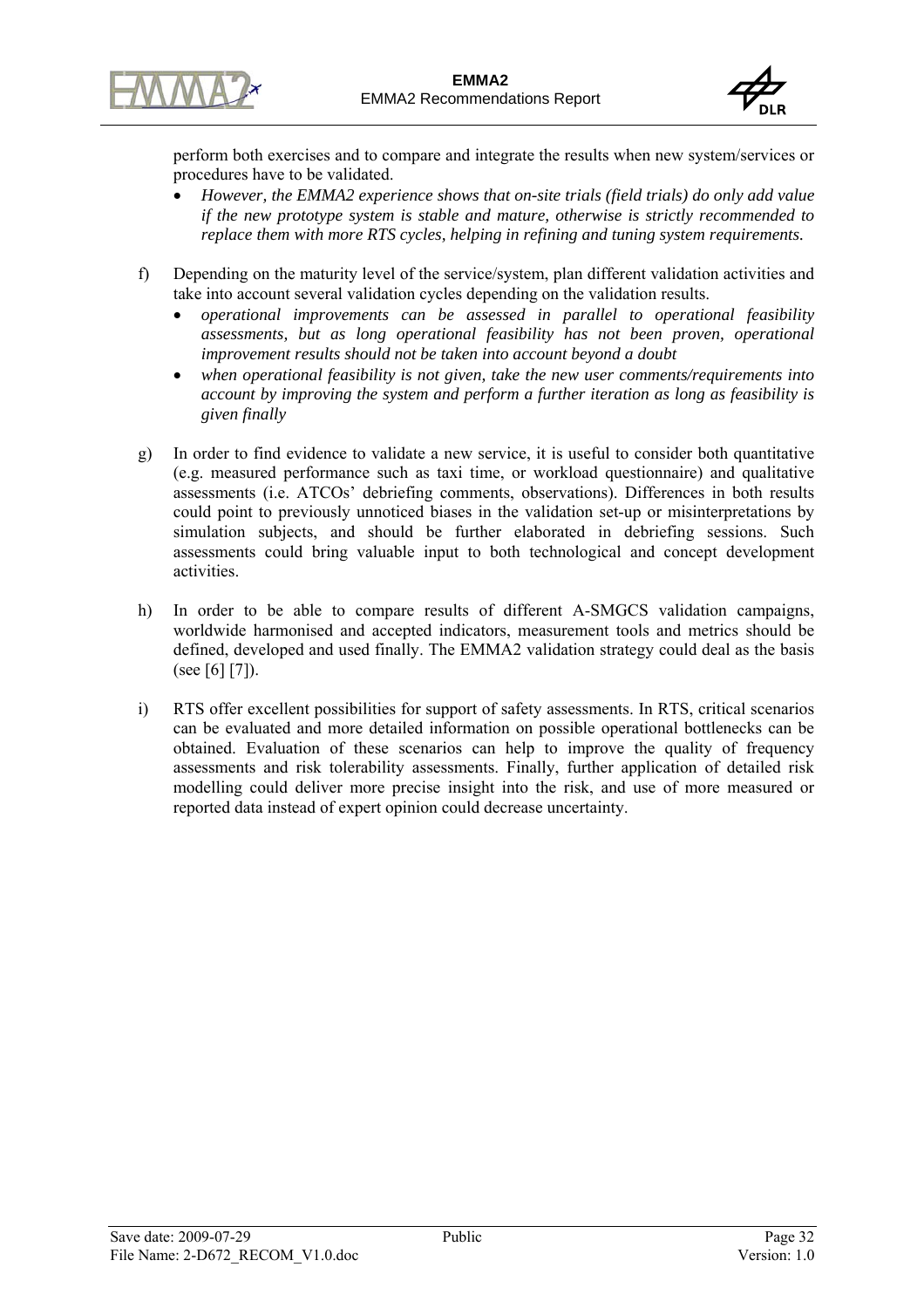



# **4.4 Recommendations related to Implementation Issues**

## **4.4.1 Training & licensing**

#### **Recommendations related to ATCOs**

For already licensed ATCOs, implementation of A-SMGCS will require upgrade training. It is recommended to develop training associated with the subsequent levels of A-SMGCS implementation. For student and trainee ATCOs, the unit training plans should be amended to reflect the competence required to operate the implemented services of A-SMGCS [3].

With respect to licensing issues in the reference documentation it is concluded that working with A-SMGCS lower levels requires no additional endorsement to ADI-rated ATCOs. EMMA2 fully supports this position, and recommends further studies to be performed to assess whether to introduce an additional endorsement to work with higher-level A-SMGCS services<sup>6</sup>.

#### **Recommendations related to flight crews**

It is recommended with the implementation of A-SMGCS at several airports that flight crew training should include the knowledge of those A-SMGCS aspects relevant for flight crews. Flight crews should be provided with the training necessary for them to understand the system and their associated duties in terms of the introduced transponder operating procedures. It is necessary that training permits flight crews to comply with aerodrome, A-SMGCS, and ATC procedures.

In accordance with ICAO Annex 1, the Joint Aviation Authorities (JAA) have developed Joint Aviation Requirements for flight crew Licensing (JAR-FCL). For aeroplane flight crews JAR FCL – 1 is applicable for training and licensing of private, commercial and airline flight crews. It is recommended that the JAA should incorporate relevant provisions in JAR FCL-1 for the use of A-SMGCS, e.g. required minimum level of theoretical and practical knowledge, training syllabi, skill test contents, and requirements considering up-to-date knowledge for the prolongation and renewal of licenses. Up to now, no specific licensing requirements have been developed with regard to A-SMGCS.

#### **Recommendations related to vehicle drivers**

It is recommended for the implementation of A-SMGCS that training should provide the knowledge of those A-SMGCS aspects that are relevant for vehicle drivers active on the movement area, including the use of radio-telephony, use of Mode-S transponders and, when full A-SMGCS services will be implemented, use of moving map displays and Data Link (with associated operational procedures) if applicable. Adequate training should be therefore provided to vehicle drivers, and a corresponding certification should be issued upon successful training completion.

## **4.4.2 Implementation Roadmap**

A roadmap for the implementation of A-SMGCS services at 2008-2013, 2013-2020 and 2020+ timeframes has been prepared by EMMA2 [4]. At this stage, it only represents an initial view of the operational availability of the EMMA2 services at ECAC airports in line with the SESAR Master Plan for European ATM.

The roadmap has been established by considering:

- Deployment of service steps (increments)
- A set of qualitative decision criteria used for rating the services individually
- Availability of technological enablers and dependencies between automated systems

l <sup>6</sup> It is important to note that ATCOs buy-in regarding licensing matters will be achieved in practice only if such studies will involve a strong ATCOs associations / union's participation.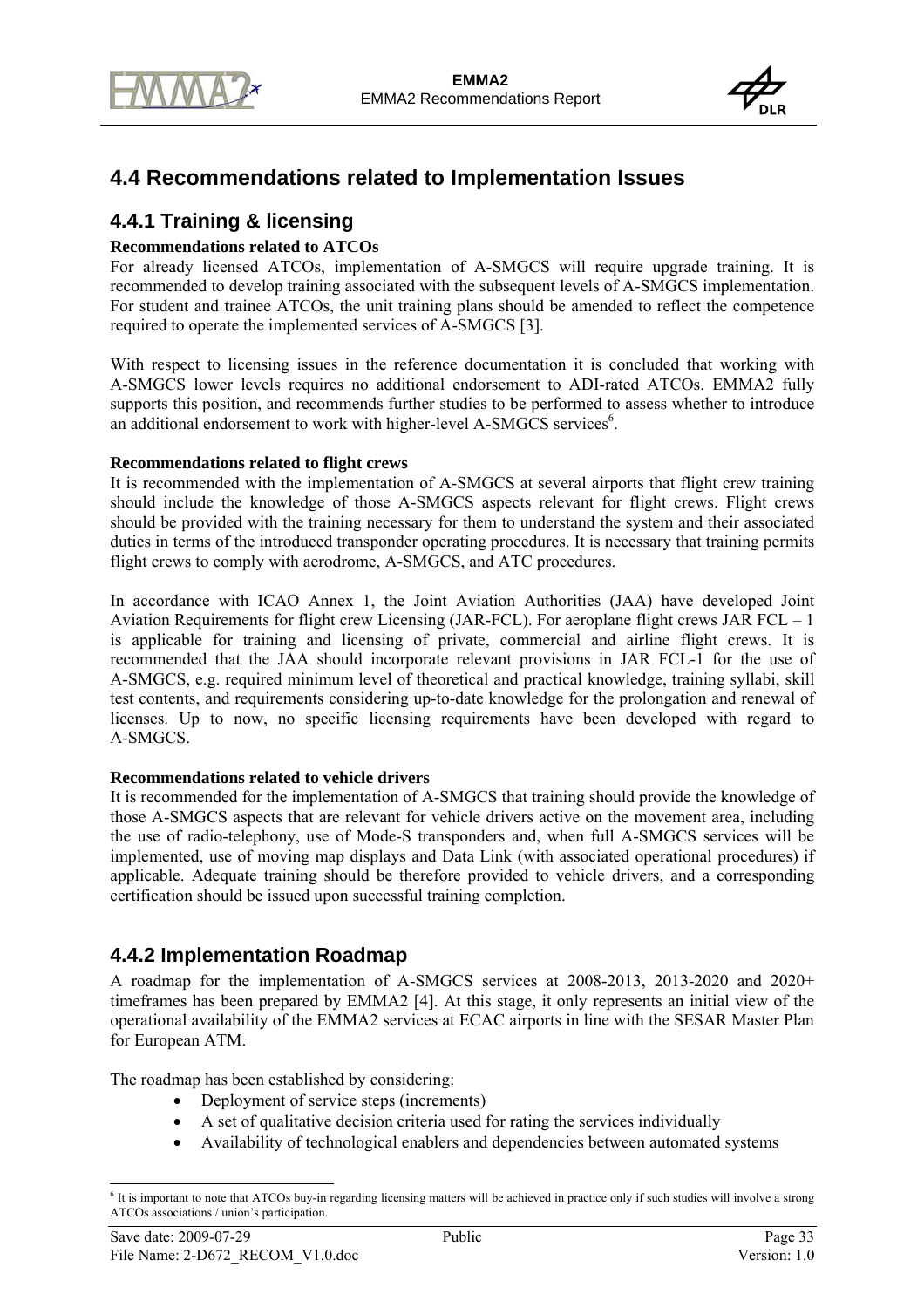



• One generic airport case and a set of key airport characteristics influencing A-SMGCS implementation.

For the time being it is a rather rough roadmap as the uncertainties of the complex system "airport" are rather numerous. It is built using a number of early estimates for the size of operational improvements or related costs and timescales required for service development. EMMA2 developed a comprehensive description of A-SMGCS services, procedures and operational requirements. However, the new higher level services are not fully validated as not all options of the generic concept (SPOR, [2]) could be tested and the maturity of the new services in their initial validation cycle was not yet that high that they could reveal all expected benefits. *For instance the service TAXI-CPDLC was predominately accepted by pilots and ATCOs but the focus during the trials was laid on fine tuning and adaptation of the service to the user needs instead of having a stable system that is expected to reveal operational improvement by several repeated test runs with an untouched system.*

Further on, many services can only show their benefit when other services or a particular environment is in place already (e.g. a DMAN provides better planning results when it is embedded in a CDM environment, or TIS-B or TAXI-CPDLC will provide more benefit when nearly all aircraft are equipped). This equipment status however depends on the users' decision to equip their aircraft or airports, whereas the users' decision heavily depends on

- the demand (traffic growth),
- on the to be expected operational benefit,
- cost of the equipment,
- technology evolution.
- new prescribed national and international regulations and standards (e.g. ICAO), and
- political decisions made by the European Commission (e.g. support by research programmes, new ordinances, financial support, etc.).

Such hardly predictable circumstances cause of course problems in the prediction quality of the implementation roadmap, particularly the broader the time horizon is. However, as far as a reasonable prediction could be made, EMMA2 derived following generic roadmap (see more details in 2-D151  $[4]$ ).

#### **Short-term implementation, prior to 2013**

a) Surveillance and control services, on the ATCO side, are implemented. Routing, Planning (DMAN) and onboard (by data link) and ground guidance (by A-SMGCS operated ground guidance means) services are partially deployed; indeed no datalink services is mandatory so far. On the aircraft side, navigation on the layout and braking action on the runway support the flight crew for ground movement.

#### **Medium-term implementation, 2013-2020**

b) Additional exploitation of services regarding the coordination between ATCOs and between ATCOs and flight crew is expected. They are heavily supported by communication infrastructure and air-ground datalink services.

#### **Long-term implementation 2020 onwards**

c) The traffic situation and on board safety net are available for the flight crew. The onboard airport data are uploaded through data-link with the ground.

## **4.4.3 Certification and Approval Roadmap**

ATM certification is not (yet) common practice, and it is not a simple or easy job, and it needs appropriate attention. In EMMA2 an important step has been made in this, by the development of a roadmap for certification and approval of A-SMGCS [5] that uses the EMMA2 A-SMGCS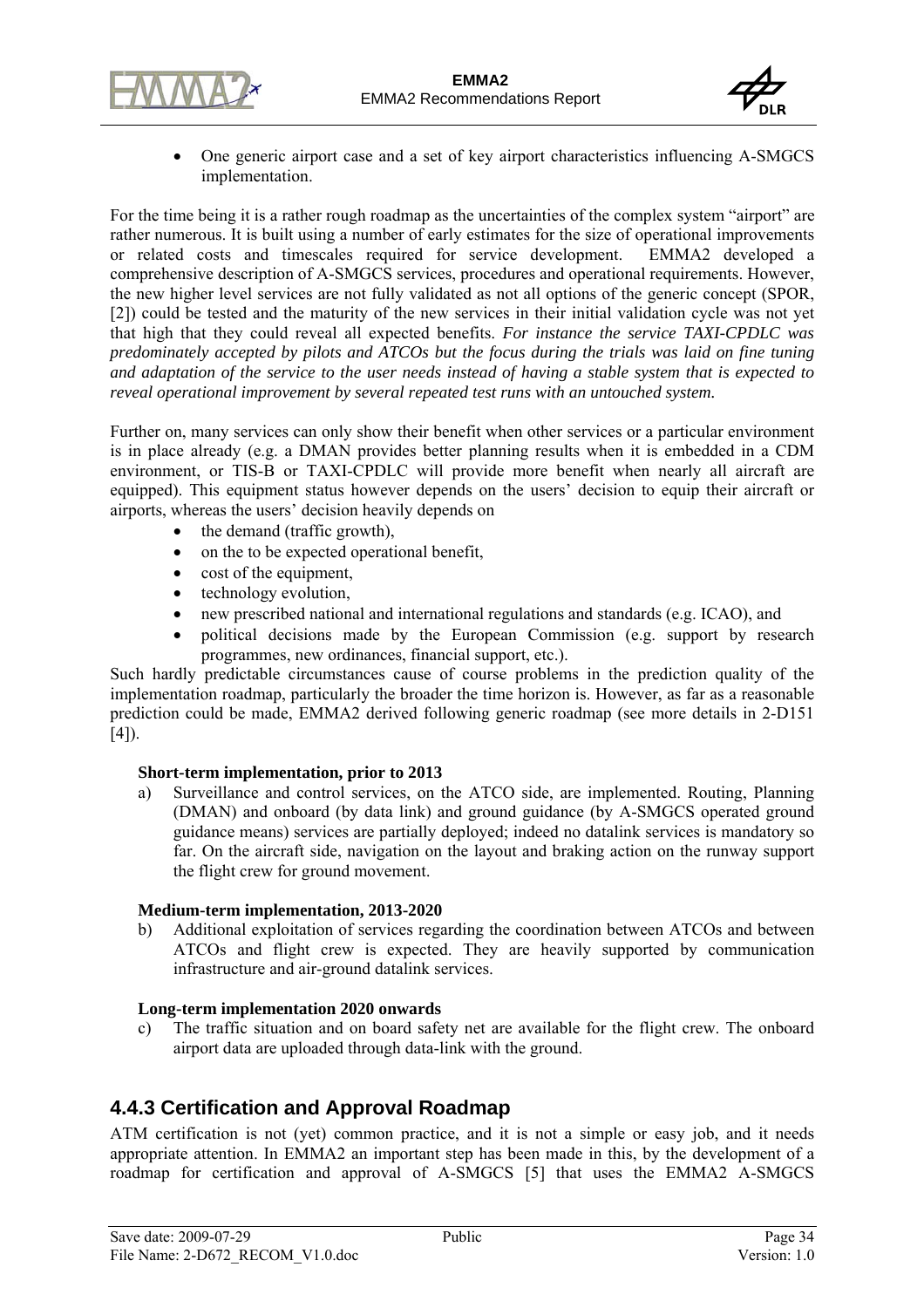



implementation roadmap (see Section 4.4.2) as starting point. The roadmap provides a first, general version of a certification and approval roadmap for A-SMGCS.

For a specific certification and approval process of an individual A-SMGCS implementation, the specifics of the considered equipment, the specifics of the airport, the A-SMGCS configuration chosen, the related procedures and operations, and the traffic characteristics should be taken into account. Then, a more specific roadmap can be developed, for which the details in [5] provide valuable input.

Some of the effort-estimates for the ATS domain may change when the European Agency for Safety in Aviation (EASA) takes over responsibility for safety in this domain. It is recommended that, earlier to this occurrence, harmonisation and/ or integration in terms of certification and approval concepts, processes and standards be encouraged to a large extent between airborne and airspace & airport environments.

The roadmap for a specific certification and approval process of an individual A-SMGCS implementation depends to a large extent on equipment developed, including on-board equipment. Hence the effort should be continued on development of common industry standards and minimum operational performance specifications for airborne equipment such as: Communication, Navigation and Surveillance equipment, Airport Navigation, and crew awareness related equipment in the cockpit.

## **4.4.4 Cost/benefit considerations**

Inefficient management of airport ground resources lead to:

- Unnecessary workload for airport stakeholders that cap the overall airport capacity Supportive systems were assessed in EMMA2 to alleviate overall workload for instance by automating routine tasks (cf. routing and planning systems and associated TAXI-CPDLC).
- Non-optimal use of the airport resource

EMMA2 proposed an integration of DMAN functionalities in surface management in order to better optimise the use of the planned capacity and reduce delays. Augmentation of the situational awareness of the actors (traffic situation display, route conformance monitoring, onboard route and traffic display) will also support ad hoc decisions for a better use of the actual capacity.

Unnecessary pollution

Early start-up of engines and unnecessary stop during taxiing were shown to be avoidable through a better traffic management (use of CDM-DMAN tools, the milestones approach, etc.).

Safety impairment

EMMA2 has also shown that the safety level could be increased through the use of advanced ground and board safety nets.

• Development Costs

EMMA2 has finally tried to propose interoperable and modular solutions to influence, early in the definition of the tools, the cost of technological solutions for a better surface management.

## **4.4.5 Safety Assessment**

A safety assessment of parts of EMMA2 A-SMGCS operations was done. In the assessment, identified hazards were structured into a number of conflict scenarios, which were next assessed on risk based on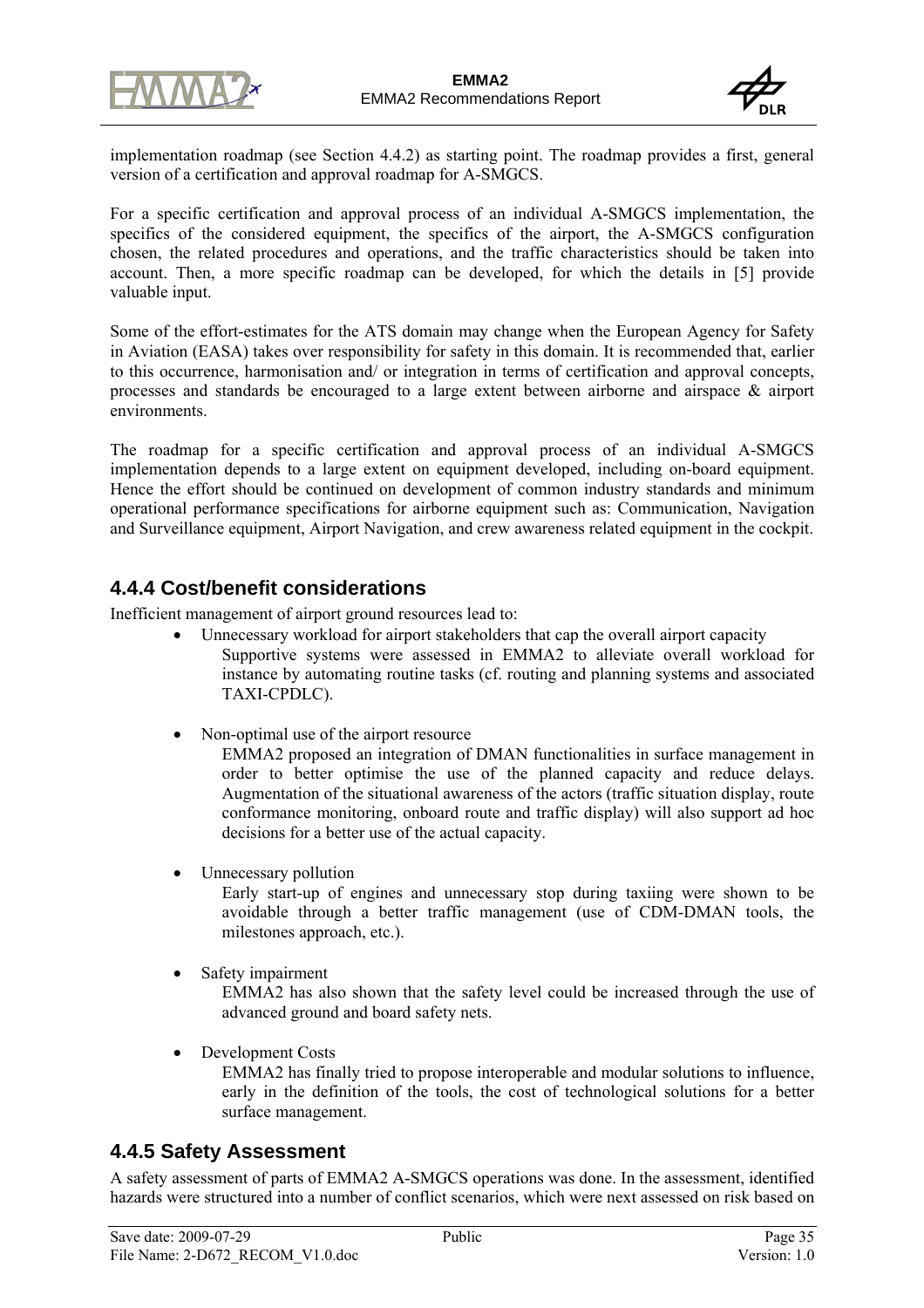



inputs from real-time simulations, Monte Carlo simulations with a dynamic risk model, historic accident risks, and expert opinions. The following recommendations are made regarding safety assessments of A-SMGCS operations:

- a) Real-time simulations (RTS) offer excellent possibilities for support of safety assessments. In RTS, critical scenarios can be evaluated and more detailed information on possible operational bottlenecks can be obtained. Evaluation of these scenarios can help to improve the quality of frequency assessments and risk tolerability assessments.
- b) Application of dynamic risk modelling can deliver more precise insight into risk. Use of more measured or reported data instead of expert opinion can decrease uncertainty in risk assessments.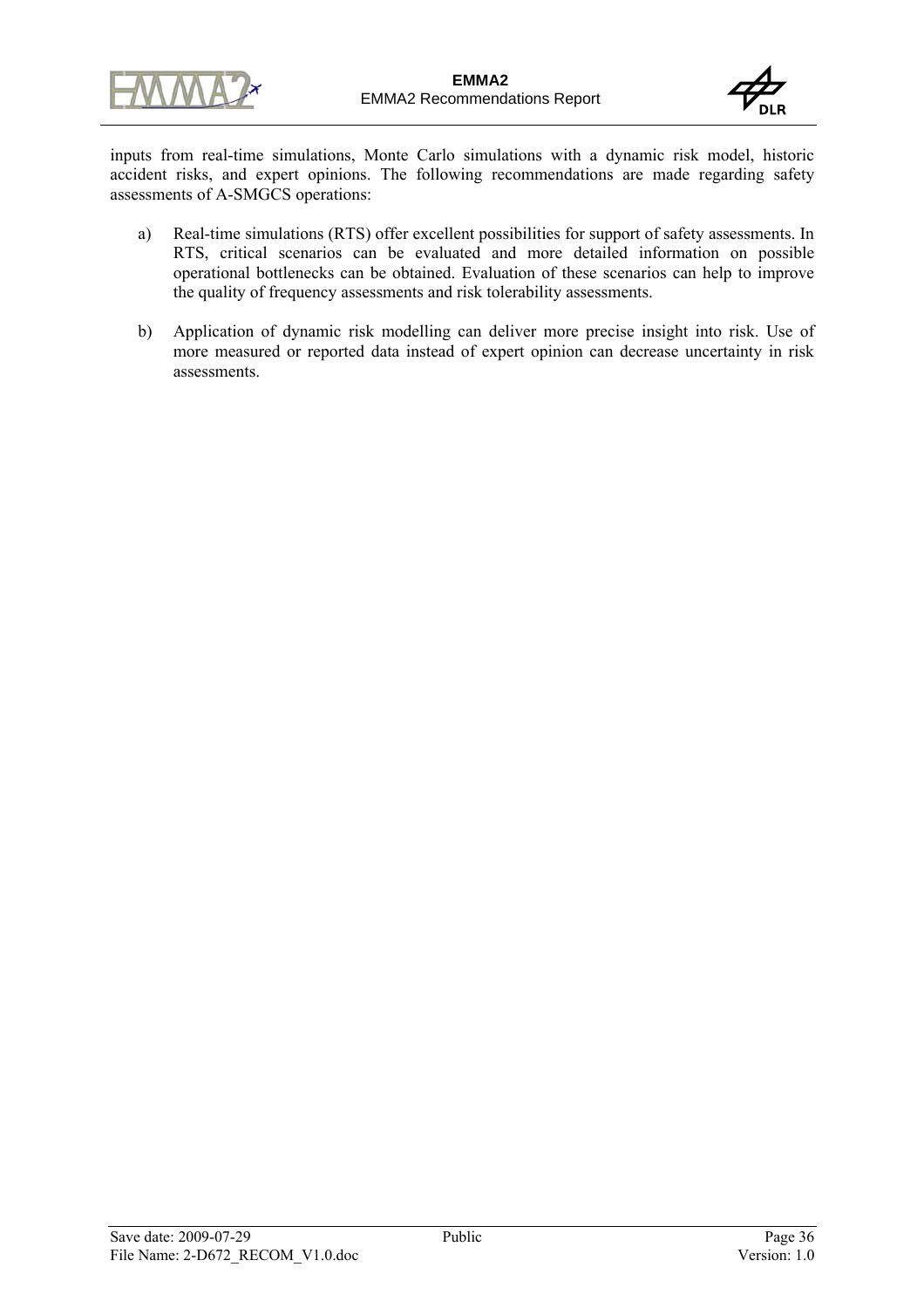



# **5 Remaining open Issues**

With this chapter the EMMA2 consortium intents to highlight general but very important recommendations on the next steps to be envisaged:

- a) EMMA2 has demonstrated
	- operational feasibility

- operational improvements of selected A-SMGCS higher services

**now ANSPs, airports and airlines should investigate local implementation needs** for these services..

- b) Ensure the **coordination** of A-SMGCS activities in the different SESAR projects, e.g.:
	- operational procedures
	- technical enablers.
- c) A-SMGCS research should **continue seamlessly**.

- A gap of A-SMGCS research after the end of EMMA2 and the beginning of SESAR is anticipated. This gap should be kept as small as possible. Further on, not all A-SMGCS main players are involved in SESAR so far. This could cause a risk of loss of A-SMGCS experience. The EMMA2 consortium proposes to use the results of the EMMA2 project as starting point for airport related activities in SESAR.

d) A-SMGCS activities should form an **important part of future research activities**.

- EMMA2 partners consider that Airport related research deserves more importance in the SESAR programme, as bringing new A-SMGCS service into operation as soon as possible could/would support the overall gate to gate concept.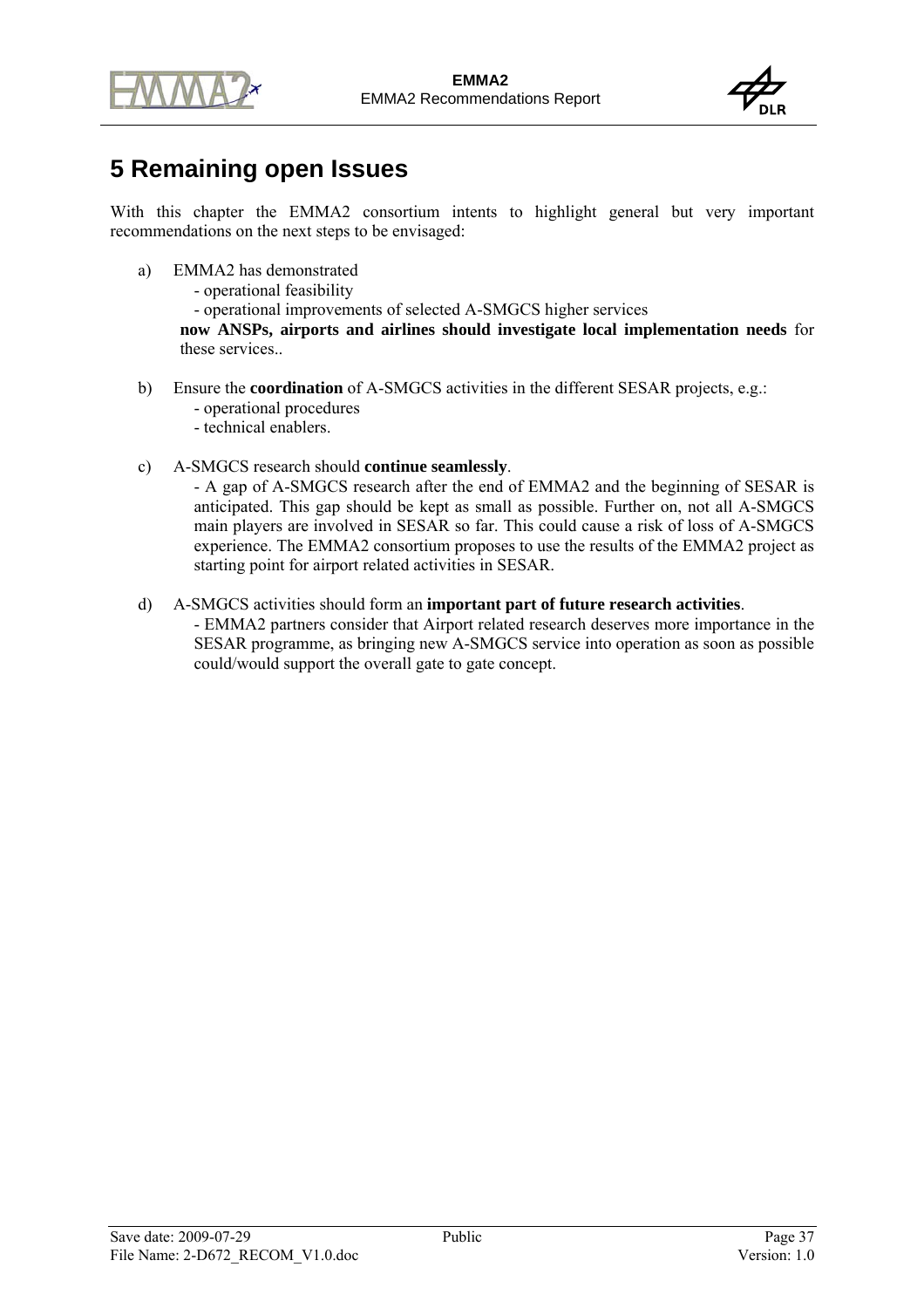



# **6 Annex**

## **6.1 References**

- [1] EC/EUROCONTROL, *European Operational Concept Validation Methodology E-OCVM*, Version 2, 2008.
- [2] EMMA2, 2-D1.1.1, *A-SMGCS Services, Procedures, and Operational Requirements (SPOR)*, V1.0, December 2008, www.dlr.de/emma2.
- [3] EMMA2, 2-D1.3.1 *EMMA2 Training & Licensing Document*, Version 1.0, J.J. Roessingh (NLR), et al., Amsterdam, 2006, www.dlr.de/emma.
- [4] EMMA2, 2-D1.5.1, *Implementation Roadmap for A-SMGCS*, V0.10, December 2008, www.dlr.de/emma2.
- [5] EMMA2, 2-D1.5.2, *Certification and Approval Roadmap for A-SMGCS*, V0.11, December 2008, www.dlr.de/emma2.
- [6] EMMA2, 2-D6.1.1A, *Validation Plan*, V1.0, October 2008, www.dlr.de/emma2.
- [7] EMMA2, 2-D6.1.1B, *Generic Experimental and Test Plan*, V0.07, 2008, www.dlr.de/emma2 (soon).
- [8] EMMA2, 2-D6.2.1 *CDG A-SMGCS Test Report*, V0.07, 2008, www.dlr.de/emma2.
- [9] EMMA2, 2-D6.3.1, *Prague A-SMGCS Test Report*, V0.04, 2008, www.dlr.de/emma2.
- [10] EMMA2, 2-D6.4.1, *Toulouse A-SMGCS Test Report*, V0.08, 2009, www.dlr.de/emma2 (soon).
- [11] EMMA2, 2-D6.5.1, *Milan Malpensa A-SMGCS Test Report*, V0.09, 2009, www.dlr.de/emma2.
- [12] EMMA2, 2-D6.6.1a, *Airborne Validation Results Part A A-SMGCS Test Report*, V0.04, 2009, www.dlr.de/emma2 (soon).
- [13] EMMA2, 2-D6.6.1b, *Onboard V&V Results*, V0.01, 2009, www.dlr.de/emma2.
- [14] EMMA2, *EMMA2 CPDLC outcomes from Toulouse trials*, PowerPoint Presentation, 2009, www.dlr.de/emma2.
- [15] EMMA2, 2-D6.7.1, *Validation Comparative Analysis Report*, V1.0, 2009, www.dlr.de/emma2.
- [16] EUROCONTROL, *Airport CDM Implementation*, October 2006.
- [17] EUROCONTROL, *Safety Regulatory Requirement, ESARR 4, Risk Assessment And Mitigation in ATM*, Edition 1.0, 05-04-2001, DGOF/SRU
- [18] ICAO, Doc 9830 AN/452, *Advanced Surface Movement Guidance and Control System (A-SMGCS) Manual*, First Edition, 2004
- [19] RTCA, DO-260A, *MOPS for 1090ES ADS-B and TIS-B*.
- [20] SESAR Consortium, *SESAR Master Plan, SESAR Definition Phase Deliverable 5*, Document No: DLM-0710-001-02-00, Brussels, April 2008.

# **6.2 Acronyms and Abbreviations**

| Abbreviation | Full term                                              |
|--------------|--------------------------------------------------------|
| ADS-B        | Automatic Dependent Surveillance Broadcast             |
| A-RSN        | <b>Advanced Runway Safety Net</b>                      |
| A-SMGCS      | Advanced Surface Movement Guidance and Control Systems |
| ATC          | Air Traffic Control                                    |
| <b>ATCO</b>  | Air Traffic Controller                                 |
| <b>ATIS</b>  | <b>Automatic Terminal Information Service</b>          |
| <b>ATM</b>   | Air Traffic Management                                 |
| <b>B-RSN</b> | Basic Runway Safety Net                                |
| <b>BTV</b>   | <b>Brake To Vacate</b>                                 |